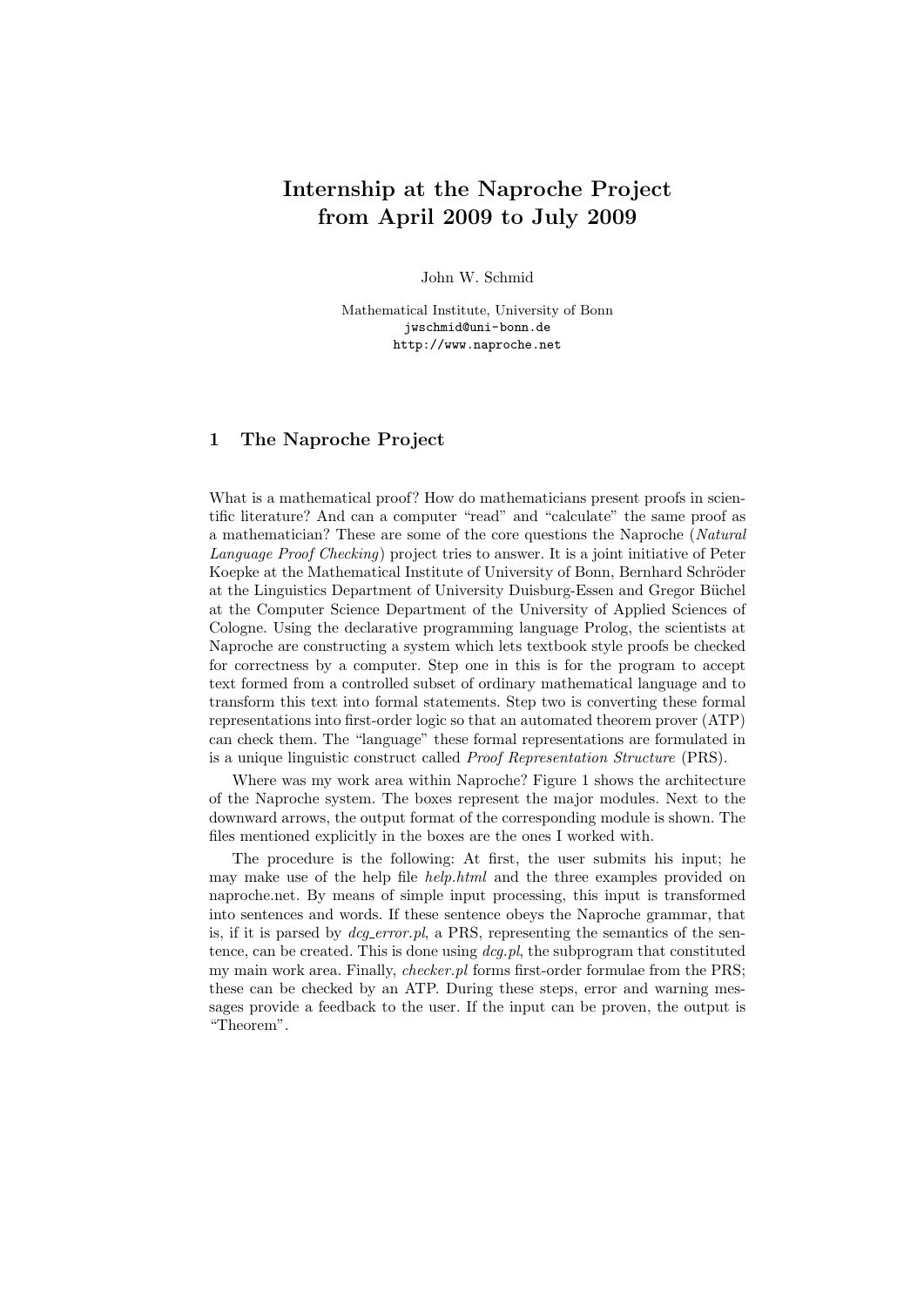

Fig. 1. The architecture of the Naproche system.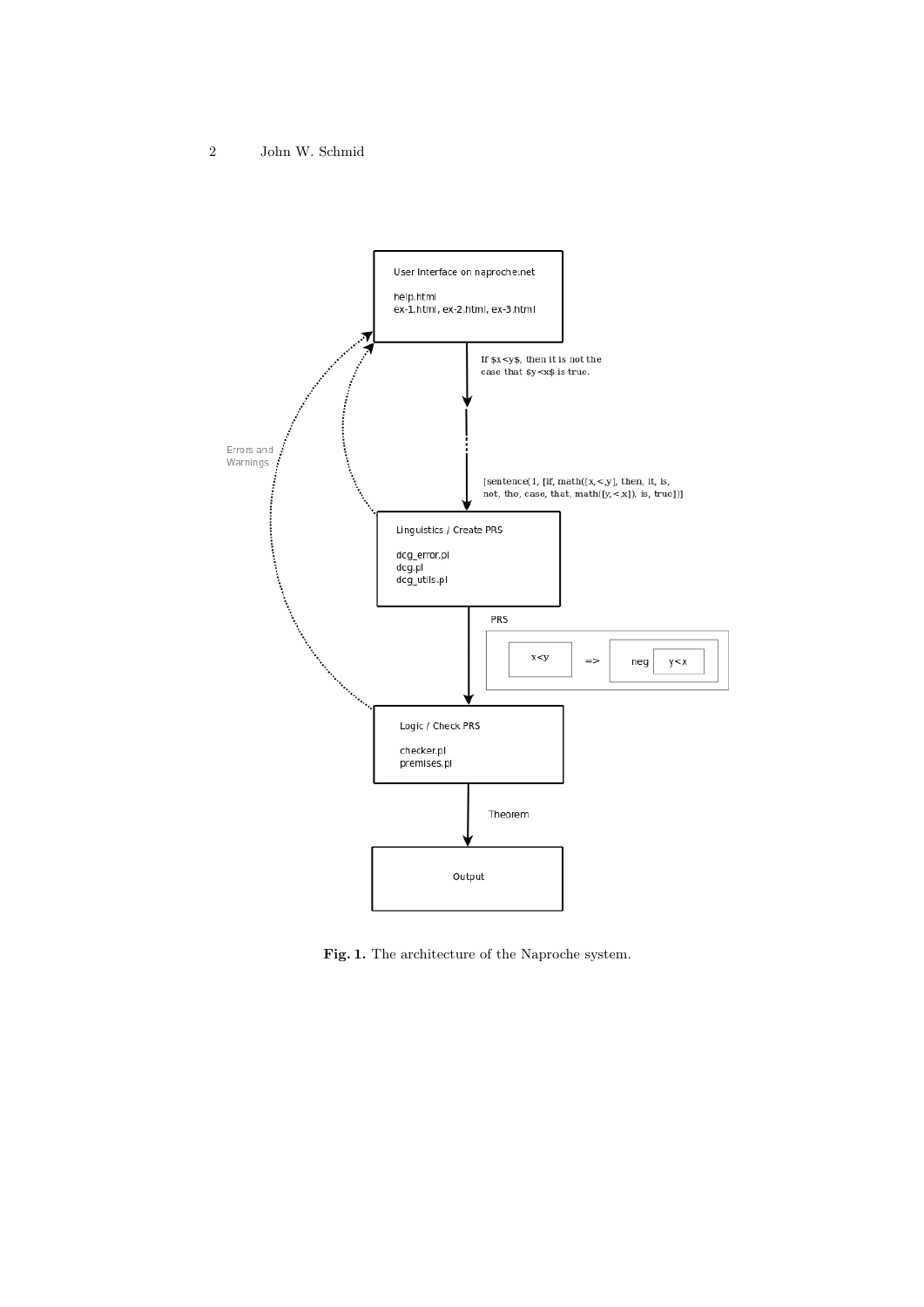## 2 PRSs and Prolog

During the first one-and-a-half weeks, I dug into some of the scientific theory that contributes to the functioning of the Naproche programs. Namely, a relatively recent book in computer linguistics called "Representation and Inference for Natural Language. A First Course in Computational Semantics." by Blackburn and Bos. I solved many exercises of the chapters I read, even if homework was involved. They helped me to get a better grasp of the underlying principles. Their topic are *Discourse Representation Structures* (DRSs), a technique from Computational Linguistics designed to automatically extract the semantics of a controlled natural language text. The PRSs used in Naproche are a modification of these structures. I will give a brief explanation about what a PRS is shortly.

In my second week, I had a self-taught crash-course in Prolog, the programming language in which the Naproche program is written. I had to put in some effort to familiarize with - sit venia verbo - the nature of Prolog, i.e. using a declarative language instead of an imperative one. Contemplating the concept of the Naproche program, it becomes quite clear why declarativeness is advantageous: we give our computer sentences forming a textbook proof and ask him to check it for correctness. For this, we tell him exactly which formal statements need to be formed from the sentences. We tell him as if we were defining something, and not commanding.

In this period, I also learnt how to implement tests in Prolog, which is a useful tool for finding errors. For every new feature added to the Naproche program, at least one extra test is run regularly. This way, one makes sure that with every update the current functions of the program are conserved. During my internship, I wrote tests for every predicate I programmed or modified. Two further debugging methods are the Prolog predicates write and trace. Imagine write like a marker you put into the program code that creates extra output and tells you the program passed the point you marked. Meanwhile, trace allows you to follow the exact steps the Prolog processor made, one by one. I used the latter one especially often during my later assignments. Furthermore, I learnt how to write the documentation for my modifications in standard pldoc style. But now for the things I programmed.

# 3 The predicate "expecting proof and qed"

My first real programming task was the following. The controlled mathematical language of the Naproche program requires proofs to follow a certain construction plan: a sentence saying "Theorem." or "Lemma.", a mathematical statement (called goal), then a sentence of the form "Proof.", mathematical statements (i.e. the proof itself), and finally the sentence "Qed.". This is in accordance with the standard style of presenting mathematical proofs found in basically all professional literature. Nevertheless, this is a restriction for the Naproche user, since other texts simply aren't recognized as proofs.

As for my task: I implemented a predicate that checked whether the input obeyed this construction plan or not. In other words, whenever a sentence saying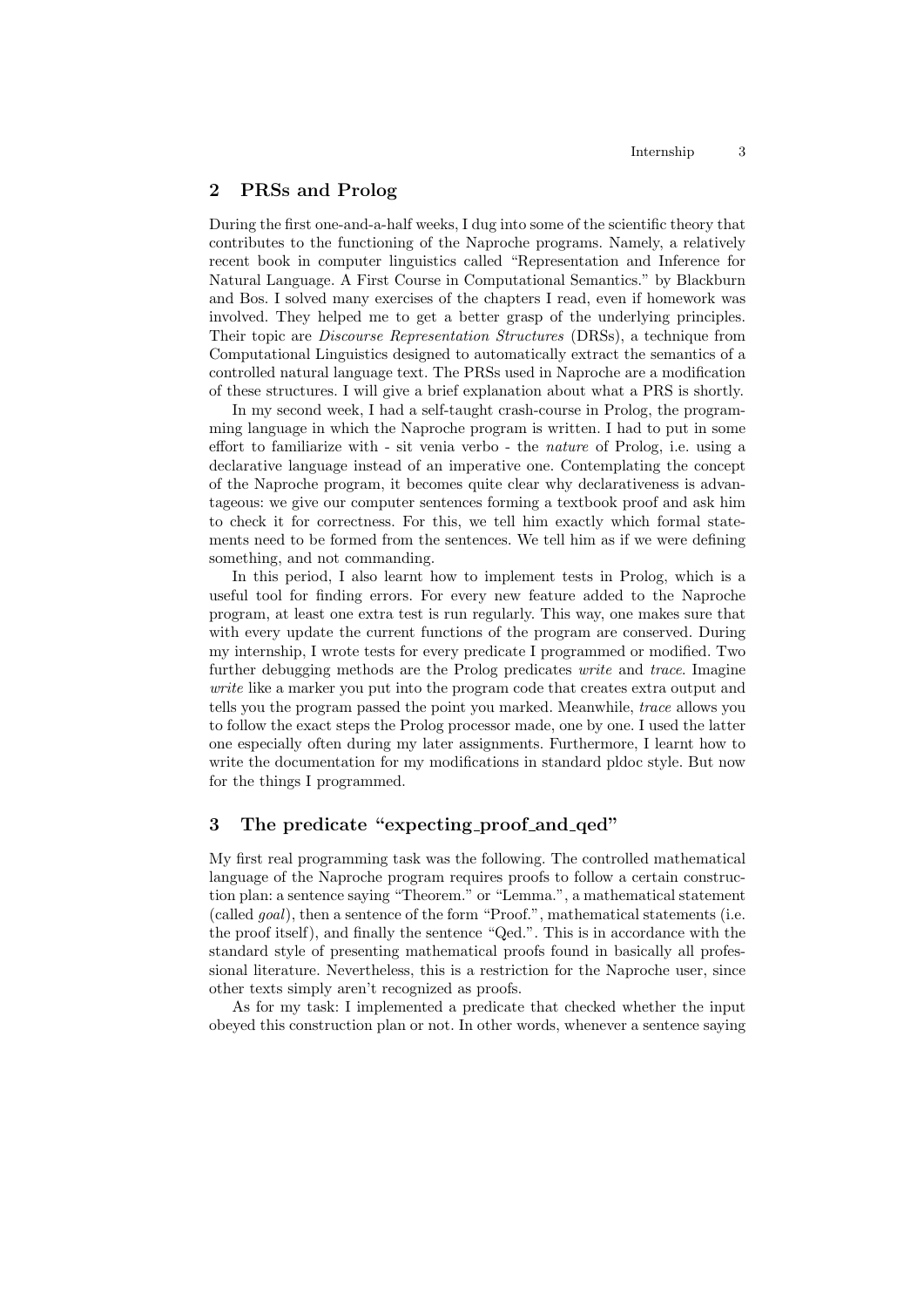"Theorem." or "Lemma." occurred, the Prolog engine called my predicate expecting proof and qed and succeeded only if the following input had the required form. The code presents a pattern of recursive definitions typical for Prolog: if the input sentence reads "Proof.", go on with expecting qed, otherwise, parse the next sentence, and so on and so forth. In case no such sentence saying "Proof." is found, the Prolog engine fails to parse the input and produces an error message returning the sentence number and the message: This theorem is missing a "proof".

After writing the predicate, I inserted it into  $\deg$ -pl, which handles the recognition of the grammar and builds PRSs from text. Later on, it was moved to the auxiliary document  $\text{d}c\text{g}_\text{u}$  at is now called by  $\text{d}c\text{g}_\text{u}$  error, which acts as a preprocessor that checks the whole input for grammatical correctness before the semantics of the text are touched. This makes the compiler recognize errors much more quickly. It was a very adequate first task for me.

## 4 Metasentences, Part I

#### 4.1 What is a PRS?

Unfortunately, I cannot quickly explain how Prolog works. But, before talking about metasentences, I will quickly allude the concept of a PRS. For more detailed information, see Kühlwein<sup>1</sup>.

When thinking of a PRS, imagine a *box* containing the following five constituents:

- The Identification number  $(id)$
- A list of mathematical referents (mrefs)
- A list of discourse referents  $(\text{d}refs)$
- $-$  A list of textual referents (*rrefs*)
- An ordered list of conditions (conds).

The various referents are the subjects of the statements made in the Naproche program, i.e. they are the objects which (un-)quantified variables are linked to, whereas the conditions are statements themselves, possibly containing other statements. How is this done? Here are some important conditions a PRS can have:

- for any n-ary predicate p and drefs  $X_1$  through  $X_n$ , predicate  $(X_1, \ldots, X_n, p)$
- $holds(X)$ , representing the claim that the formula referenced by the dref X is true.
- $mathid(X, Y)$ , which binds a discourse referent X to a mathematical referent Y (a formula or a term).

 $- PrsA$ 

–  $neg(PrsA)$ , representing a negation.

 $1$  Daniel Kühlwein: A calculus for Proof Representation Structures, Bonn 2009, published on www.naproche.net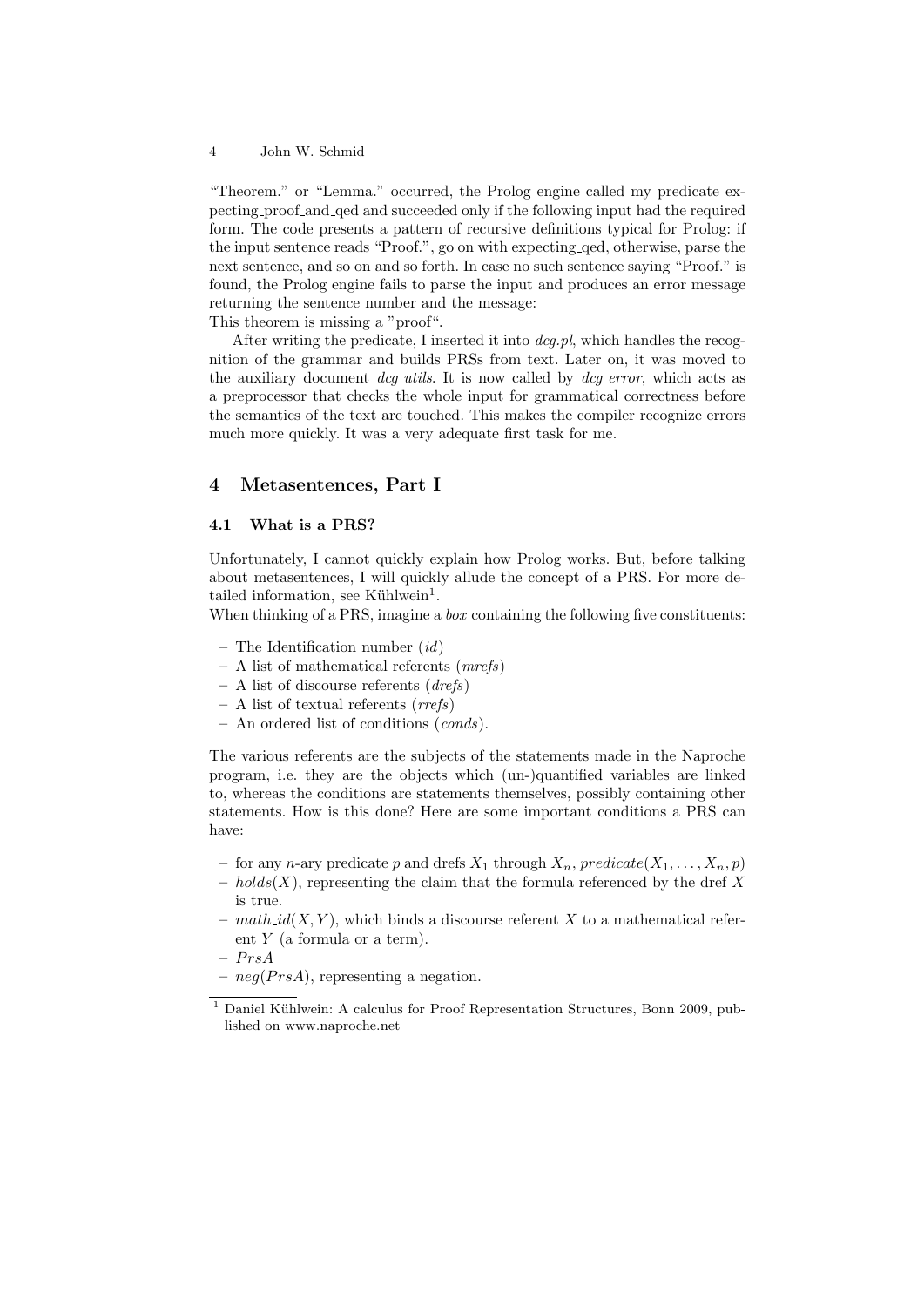- $PrsA \Rightarrow PrsB$ , representing an implication A and the set of claims B made inside the scope of this implication. If  $PrsA$  contains no conditions, the condition represents a universally quantified formula
- $PrsA \vee PrsB$ , representing a disjunction
- $-$  >  $\leq$  [PrsA, PrsB,...], representing an exclusive disjunction (a statement of the form "exactly one of the following PRS-conditions is true")
- NEW:  $\langle \rangle$  [PrsA, PrsB,...], representing a statement of the form "at most" one of the following PRS-conditions is true",

where PrsA and PrsB are PRSs themselves. Let's look at an easy example: see Fig. 2.

There are three PRSs within the big PRS we are looking at: two PRSs connected by a right-arrow implication that is the only condition in the big PRS, and one within the right one of these two<sup>2</sup>. In this case, we say the big PRS subordinates the two medium-level ones, and the right one subordinates the negated one. How does this matter? Well, did you notice that the variables x and y are introduced in the left PRS, in which they appear, but in the negated one, they appear without having been introduced in that own PRS's dref list. This is so, because the drefs of the lefthand PRS are accessible to the negated one. In the Naproche programming code, each PRS possesses discourse referents accessible before the PRS itself and discourse referents discourse referents accessible *after* it. The rules for accessibility follow an intuitive visual concept: PRSs that lie inside a given PRS or that have an arrow pointing from a given PRS to it, possess all the accessible variables that the given PRS does (and possibly more). Then again, a computer can hardly rely on its visual intuition, which is why we must feed him these rules when we tell him how to build PRSs, i.e. in the module dcg.pl.

#### 4.2 How does a metasentence work?

So what is a metasentence? For Naproche, a metasentence is a sentence that makes statements about other sentences containing mathematical content. An everyday example, not from Naproche, would be

" $1 + 1 = 2$ . This is true.".

The second sentence is a metasentence: it refers to the precedent sentence. What's more, to decide whether the second sentence is true or false, it is inevitable to know whether the first one is correct or not. So much for the very basic concept.

Now, the trouble with parsing this very example lies in the much-studied problem of pronoun resolution; here I will spare everyone from the details of this field. So what is a metasentence the Naproche program accepts?

<sup>2</sup> The right-hand-side of such an implication (or an assumption or likewise) is called a scope.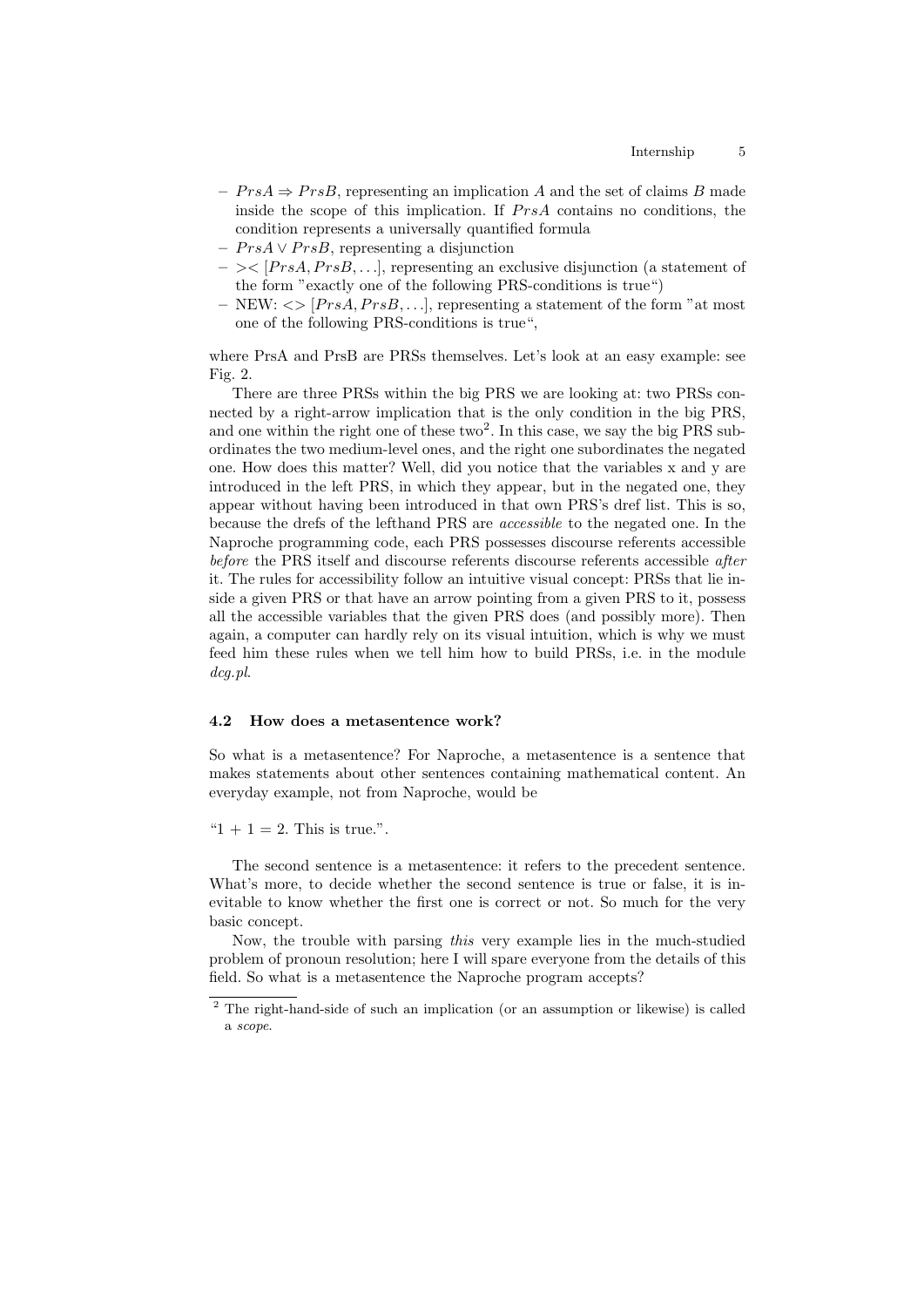

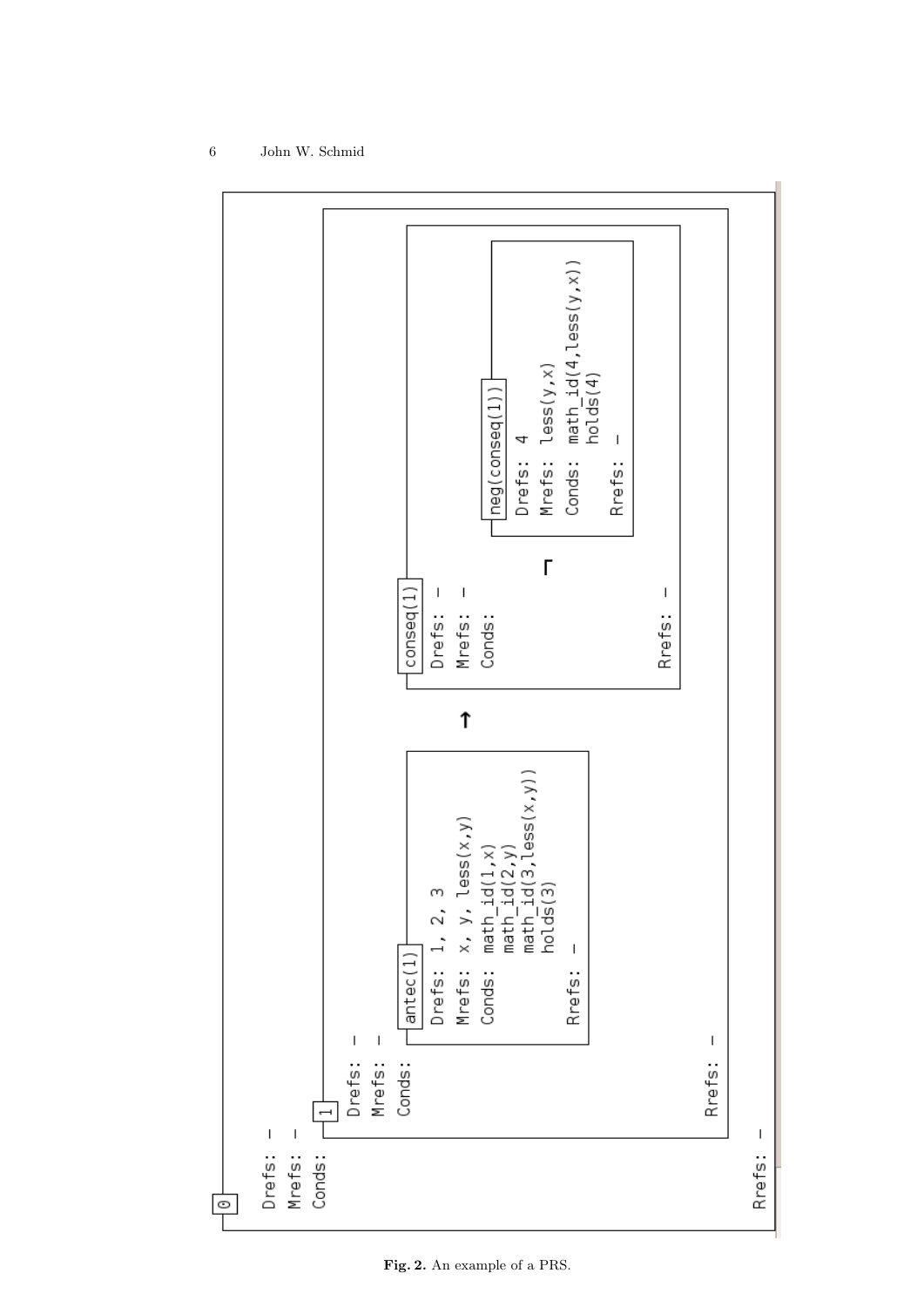"Case one.  $a < b$ ...]*Casetwo.b* < a. [..] Case one or case two is true."

The last sentence here is a metasentence in the meaning of Naproche. It refers to a case distinction made previously. Cases consist of an ID and a formal statement that characterizes them, called the case restrictor. The job of the predicate metasentences is to parse this kind of sentence. The sentence always consists of a noun phrase, here "Case one or case two", and a verb phrase, here "is true". Now, the tricky part of metasentences was the following. The information concerning the case restrictors is obviously contained in the noun phrases. But the information on how to logically connect the case restrictors is contained both in the noun phrase, i.e. "X or Y", and in the verb phrase, i.e. "is true", so we need to take PRS X and PRS Y and form a PRS containing the condition  $X \vee Y$ . But in the moment when we parse the noun phrase, we do not know all this yet. Now look at the code for the predicate metasentence:

```
metasentence(MetaPRS, mode~Mode) -->
trigger(type~statement),
{
MetaPRS = id^TId..accbefore~AccBefore
},
meta_np(PRSList,Junctor,Id,AccBefore),
meta_vp(PRSList,Junctor,MetaPRS,mode~Mode).
```
The parameter just refers to the grammatical mode of the verb at the end of the sentence. Mode can be either finite, infinitive, or to-infinitive. PRSs are created from the cases listed in the noun phrase and put into a list of PRSs called PRSList. This parameter, PRSList, is constructed within the predicate meta np and then used in meta vp. Meanwhile, the parameter called "Junctor", crucial for the metasentence's formal statement, is determined within  $meta_np$ and  $meta\_vp$ . In the example sentence, "X and Y are true", the np "X and Y" qualifies either as a meta\_np with the junctor "and" or "neg\_and" (negated and), while the vp "are true" qualifies as a meta vp with the junctor "and" or with others, but not with the juntor "neg\_and". This way, meta\_np and meta\_vp determine this parameter together. An extra difficulty in determining the junctor of a metasentence is contributed by commas. The words "Case one, case two," could either belong to an AND-statement or to an OR-statement, until one of the two connectors actually gets parsed. What Prolog does is to try out and parse one of them and either succeed or fail. Implementing this cost some effort.

Another important detail concerns the accessibility of variables. With all Junctors except "and", the variables of the PRS for case 1 are not accessible to the PRS for case 2. This is sensible, since we are dealing with two distinct cases, which need not both be true nor be connected with each other at all. If, for instance, case 1 says: "There is an a such that a¡b." and case 2 says: "a is odd.", then we don't want the Prolog engine to confuse the two distinct variables called a, unless case 1 and case 2 are both supposed true. Following the guidelines for PRS construction described above, we thus need to construct altogether different PRSs. In case the Junctor is "and", the drefs accessible after case 1 become the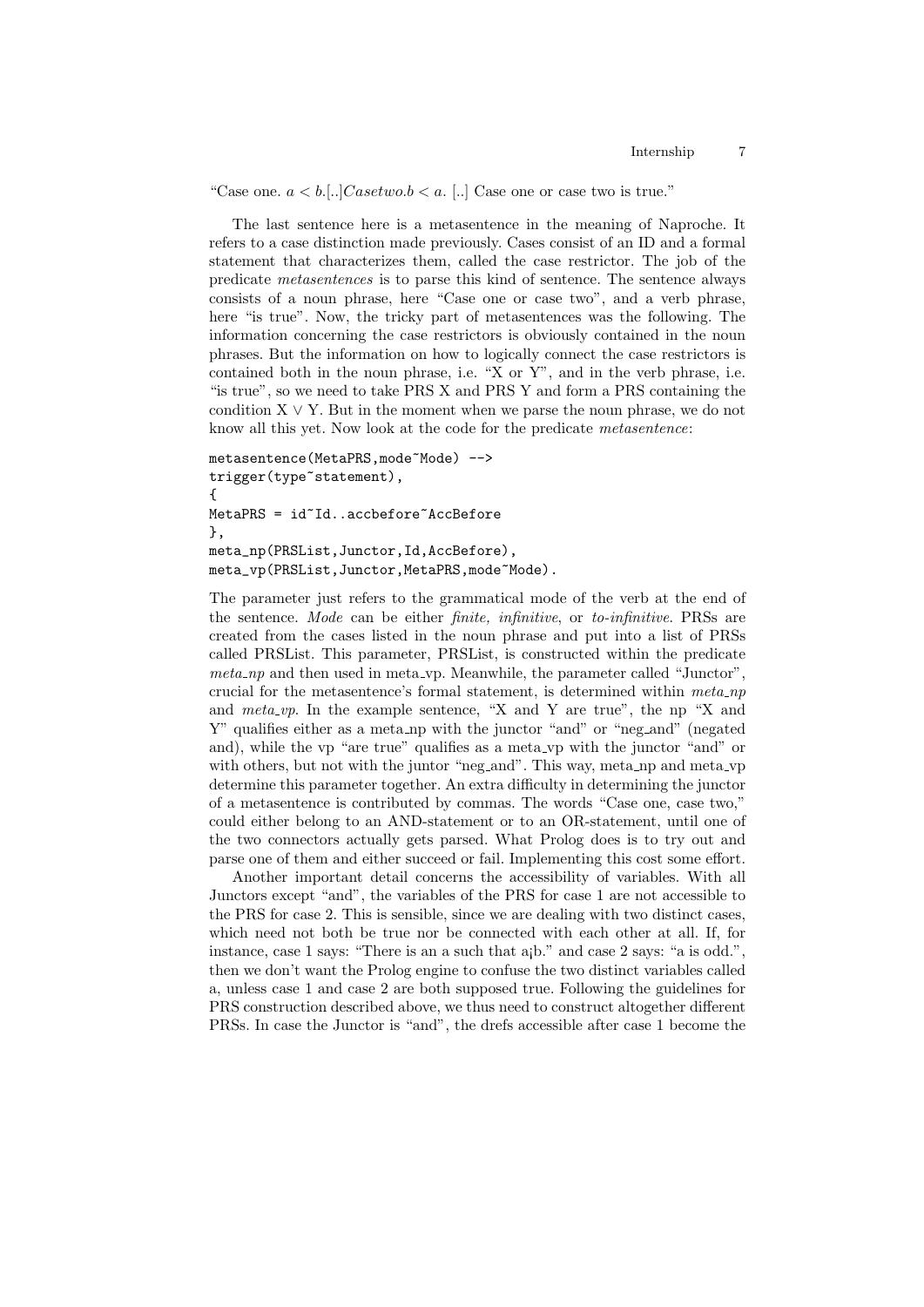ones accessible before case 2. In case it is not, the drefs accessible before case 2 are the same ones that are accessible before case 1.

As mentioned, the freshly built list of PRSs is then somehow logically connected within meta vp. To do this, I implemented the following auxiliary predicates:

- $-$  meta merge takes a list of PRS and merges them, using the existent predicate prs\_merge.
- negate cases takes a list of PRSes and makes a list of their negations. This list consists of conditions!
- negate cases in boxes takes a list of PRSes and makes a list of PRSes containing their negations.
- disjunct cases takes the PRS list and recursively connects PRSes through "or".

All in all, the predicate metasentences takes a certain sentence, extracts its case-restrictors and a logical connection and forms a PRS from these. We will see more examples of metasentences after the next two chapters.

# 5 Modifying Case Distinction

First, I will explain what I mean by a "case distinction". A case distinction is a text within a proof that contains cases in which different assumptions are made. A classical example is the following:

```
Proof. [\dots] Now we have three cases. Case one. x \le y. Then f(x) = f(y).
Case two. x = y. In particular f(x) = f(y).
Case three. x > y. Hence f(x) = f(y).
So in all cases f(x) = f(y). Qed.
```
Here we have another one:

```
[...] Now precisely one of the following cases holds.
Case one. u \le v. Case two. u > v.
So it is not the case that u = v. [...]
```
During the process of implementing the predicate metasentence, Marcos Cramer and I also modified the predicates text, cases\_text, exclusive\_cases and cases. This necessity arose because we found the following bug. If we submitted a proof containing a case distinction with a metasentence afterwards, the Naproche program did not just jump back to the "original" level of the proof, but treated the metasentence as a part of the last single case, instead. So how do the predicates work now?

## 5.1 The predicate "text"

The predicate text has a very fundamental function in  $deg.pl$  and can be called at almost any point of input processing.Text contains statements, definitions,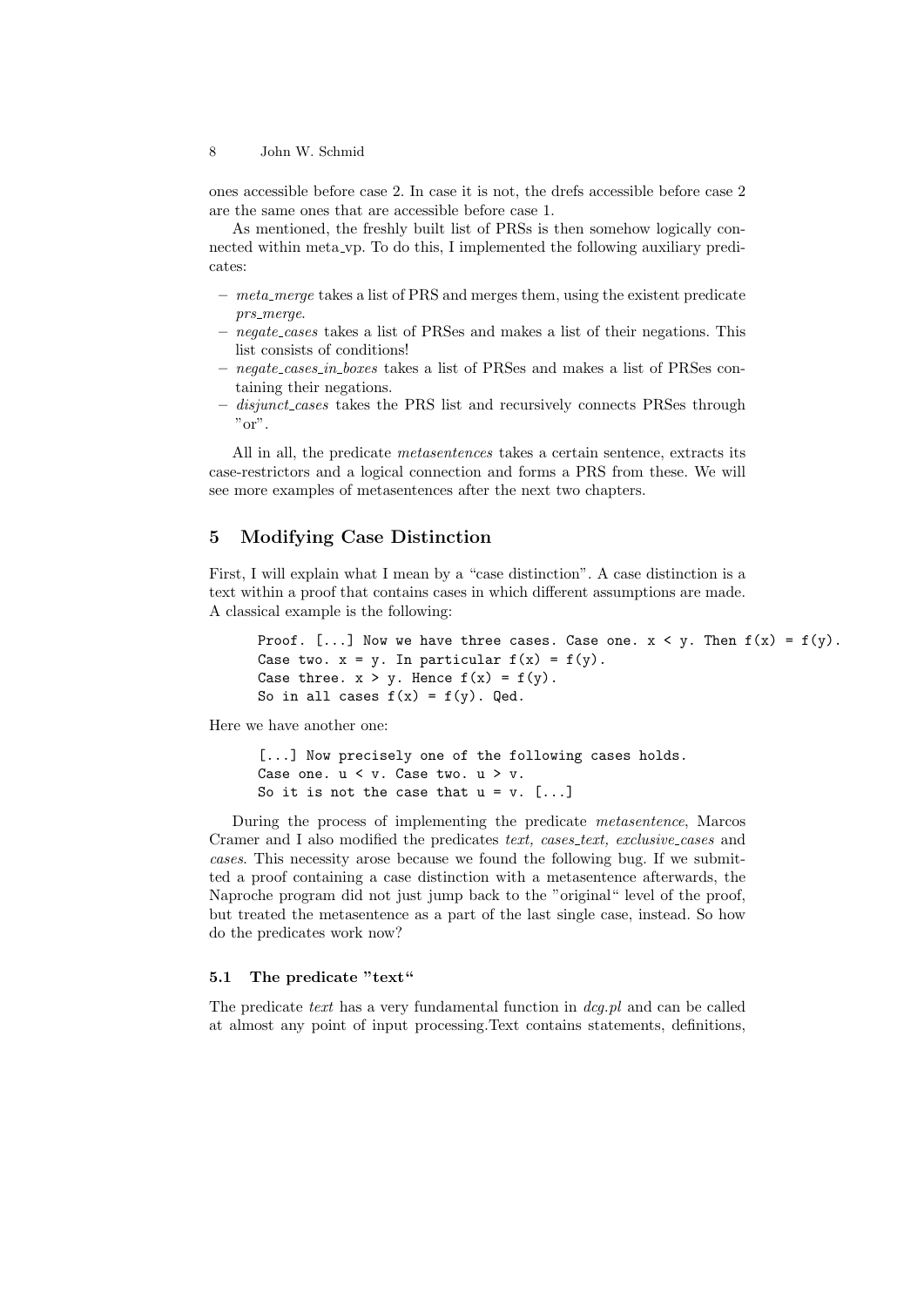assumptions, theorems and cases. There used to be a distinction between "text", where there necessarily to be a sentence or more, and "text<sub>-tail</sub>", which was space possibly filled by sentences. Also, there used to be a distinciton between text in- and outside theorems. What did no yet exist, though, was text within a certain case distinction. We made a single predicate from these types of text, adding two GULP-features to it named "type" and "empty". Type can assume the modi normal, all\_ass\_closed, theorem and in\_case. Empty can assume the modi no and possible.

So how exactly is a case distinction possible? In the predicate text, case distinctions are divided into two types.

– During any text, we may introduce cases via cases text, close them with a closing statement (see below), and continue with text.

```
text(In,Out,type~Type) -->
cases_text(In,TmpOut,type~Type),
text(TmpOut,Out,type~Type..empty~possible).
```
– At the end of a proof, however, if we aren't in a case distinction already, we may introduce cases and don't need to close them.

```
text(In,Out,type~Type) -->
{
\rightarrow Type = in_case
},
cases(In,TmpOut,[],CaseList,type~Type..subtype~beginning),
{
% this predicate adds a condition stating that
% (at least) one of the cases that have been introduced must hold.
add_case_distinction(CaseList,TmpOut,Out)
}.
```
Here, add\_case\_distinction takes an ingoing PRS and a list of cases, disjuncts the cases and adds the resulting PRS to the original PRS's conditions (confer code). It makes use of the auxiliary predicate *disjunct\_cases* described earlier; both predicates are implemented in  $dcq\_utils.pl$ .

#### 5.2 The predicate "cases\_text"

Cases text can either be used for listing mutually exclusive cases, or for proving something by case distinction and finishing it with a closing statement. The important point is that, either way, a complete "text about case distinction" is there, as opposed to the predicate cases, which only handles a list of cases.

– Mutually exclusive cases are introduced either by the sentence

Precisely one of the following cases holds.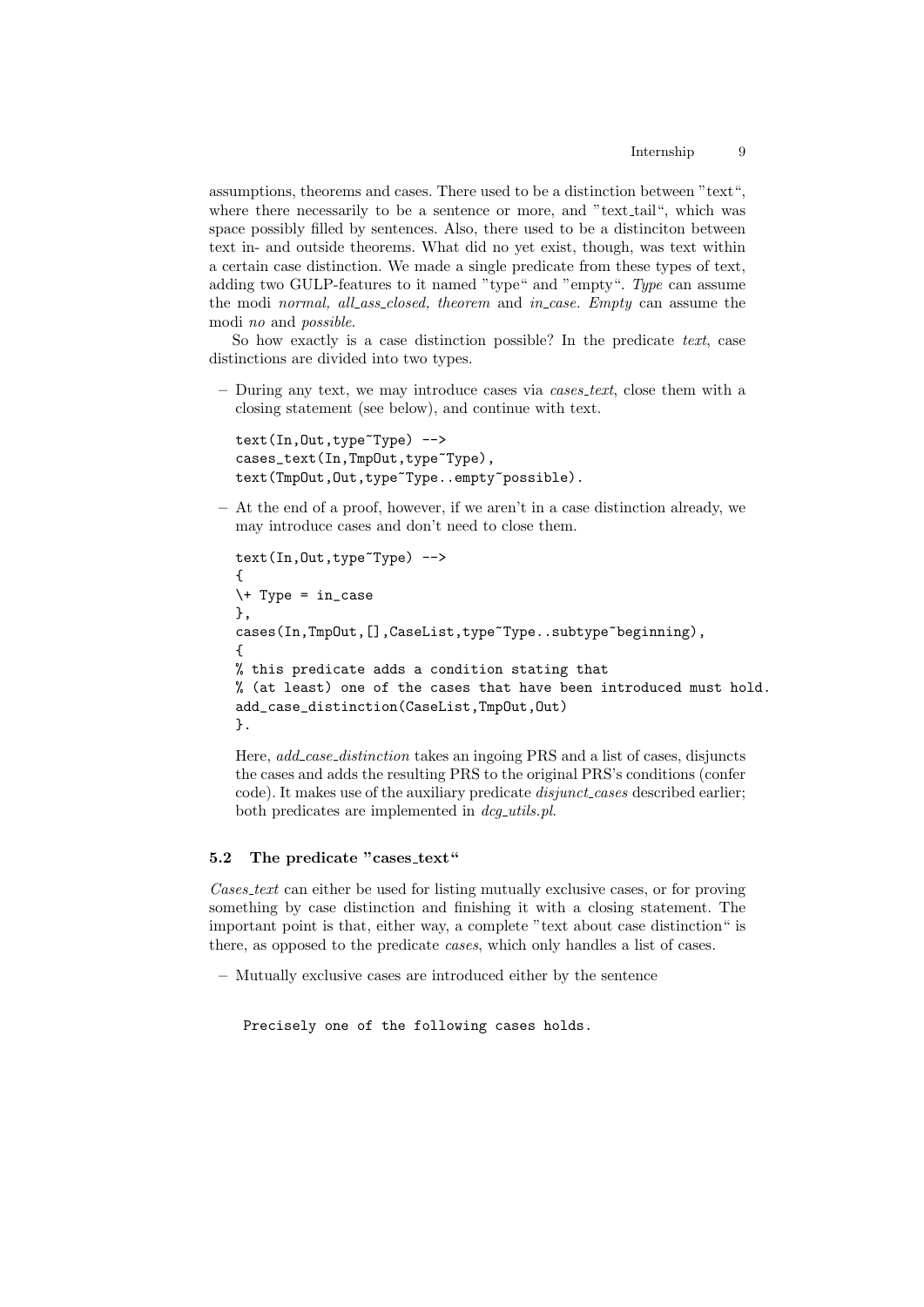or by

At most one of the following cases holds.

and the rest of the input is processed by *exclusive-cases*. Note that in this version, only the case assumptions (i.e. case-restrictors) are listed, no statements connected with them!

– For proving a simple (non-exclusive) case distinction, the cases and their subsequent texts are first called by *cases*, producing case-restrictors and scopes (see: What is a PRS?). Then, *add\_case\_distinction* is applied to the list of case-restrictors. This ensures that one of the cases really holds. And finally, a last sentence in a specific format needs to be parsed: it must contain the words "in all cases" before the noun. This way, we know that the case distinction is over and we jump back to the higher semantical level (before the case assumptions like 'If  $x < y$ , ...').

### 5.3 The predicate "exclusive cases"

This predicate consists of a mere list of cases that are to be inserted in a "><condition" (if exactly one case is true) or a  $\sim$  >-condition" (if at most one case is true).

And that is precisely what it does: it works its way through the PRS list and forms the respective condition, adding each PRS to its objects (see example). To translate  $\geq$  or  $\lt$  -condition into more explicit logical statements is left to the checker!<sup>3</sup>

#### 5.4 The predicate "cases"

Cases processes a list of single cases and proofs attached to each of them. A single case contains the sentence "case n: Statement" and then Text. Statement and Text are both transformed into PRSes. An implication condition Statement  $\equiv \equiv$  Text is added to the outgoing PRS, and Statement is added to the list of case-restrictors. Before the first case, an introductory sentence is possibe confer case introduction.

Besides that, the predicate cases possesses the GULP-feature "Type", same as text and cases\_text do. Like these predicates, in cases, type can be in case, indicating that the text is situated within a case distinction. Case distinctions within case distinctions are possible, here  $cases. \text{t}$  is called by  $text$ ; confer the appended example.

But what's more, cases features a "Subtype", indicating whether we are dealing with the first case or not. This implementation has to do with the introductory sentence contained by *case\_introduction. Case\_introduction* contains either a sentence saying "there are N cases"  $(N>=2)$  or nothing. If SubType is 'in case', this sentence is obligatory. On the other hand, if we are just presenting the second case, the sentence is not permitted.

<sup>&</sup>lt;sup>3</sup> This sort of implementation, that adds a symbol to the controlled natural language which is logically redundant but appealing, is called "syntactic sugar".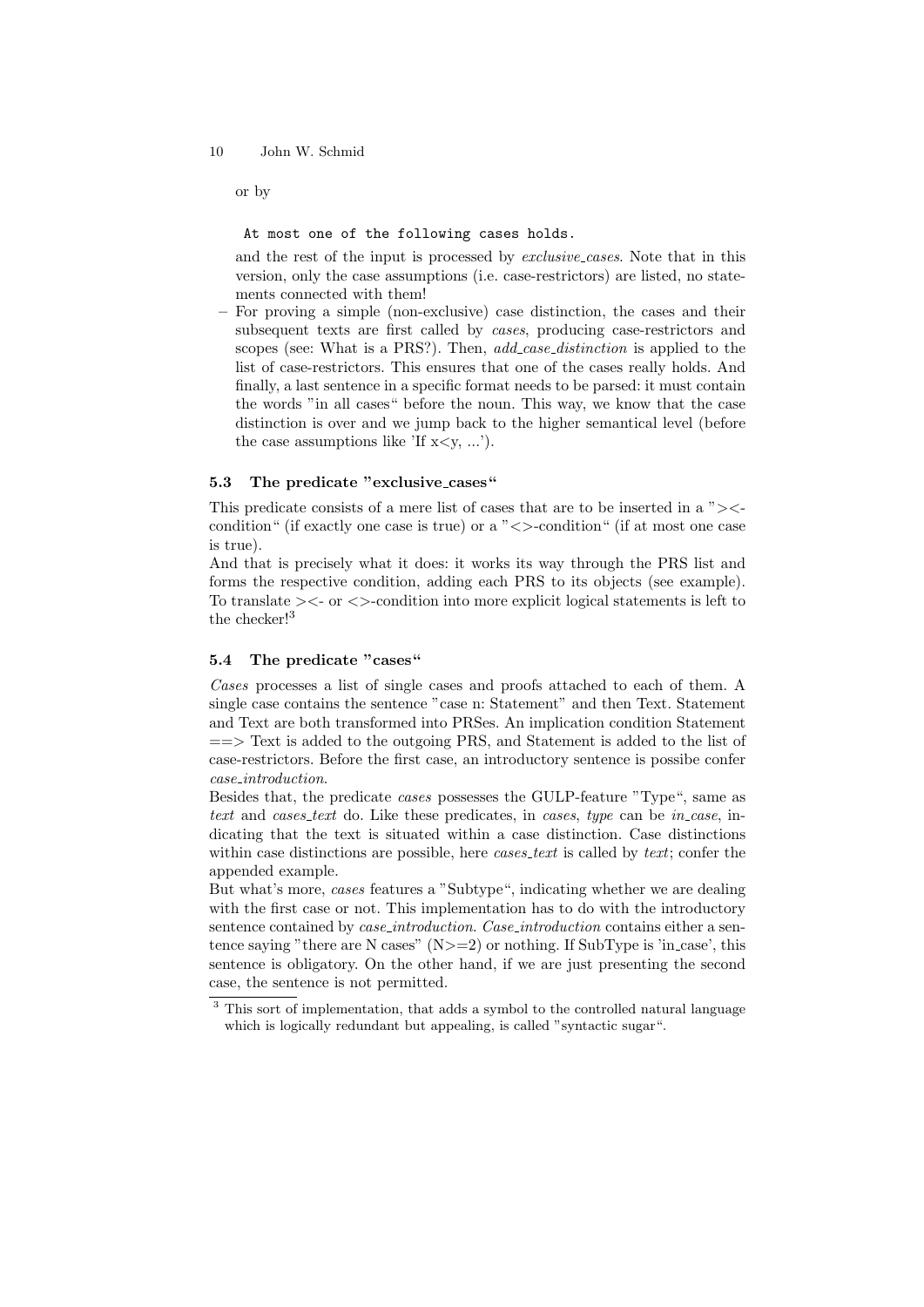## 6 Metasentences, Part II

Now for the promise I made earlier: I will enumerate the different types of statements in metasentences, characterized by the Junctors. All of this happens within the realms of the predicate  $meta\_vp$ . remember the words in meta<sub>vers</sub> are either an affirmative or a negative clause. meta vp takes the list of case-PRSs from meta np and does one of eight things:

- 1. affirmative, and: conjunct them.
- 2. negative, and: negate, then conjuct them.
- 3. affirmative, or: disjunct them.
- 4. negative, or: negate, then disjunct them.
- $-5$ . 'precisely one case holds': puts the list in a ' $\geq$ ' condition.
- 6. 'precisely one case is false': negates them, puts them in a ' $\geq$ ' condition.
- 7. 'at most one case holds': puts the list in a  $\leq$  condition.
- $-8$ . 'at most one case is false': negates them, puts them in a  $\langle \langle \rangle$  condition.

As you can guess, version 2 makes use of *negate\_cases*, version 4 makes use of negate cases in boxes and versions 3 and 4 make use of disjunct cases. I have described most of this earlier, just one thing is new: the " $\langle \rangle$  – " or "at most onecondition" was something I implemented both into  $deg.pl$  and into checker.pl. The latter was a new sort of task for me, since all my work had concentrated on how to build PRSs from sentences so far. Now the quest was constructing formal statements from given PRSs. Fortunately, I could make use from previous programming done for checking " $\geq$  -" or "xor-conditions". Why was this so? The sole logical difference between the statements "precisely one of the cases [...] holds" and "at most one of the cases [...] holds" is that, in the first case, one of the cases listed is true, whereas in the latter cases this isn't necessary. So I basically copied the concept of xor-statement-processing implemented into checker.pl and subtracted the statement saying one of the cases are true. What was left was the following: if the condition was

 $-$  <>[A,B,C,D,E],

then, recursively, collect the statements

– A => (neg(B) ∧ (neg(C) ∧ (neg(D) ∧ neg(E)))),  $-B \Longrightarrow (neg(C) \land (neg(D) \land neg(E))),$  $- C \Longrightarrow (neg(D) \land neg(E))$  and  $-D \Longrightarrow neg(E),$ 

and conjunct them.

I had already modified this part of the predicate so it could cope with an arbitrary number of cases, see Miscellaneous.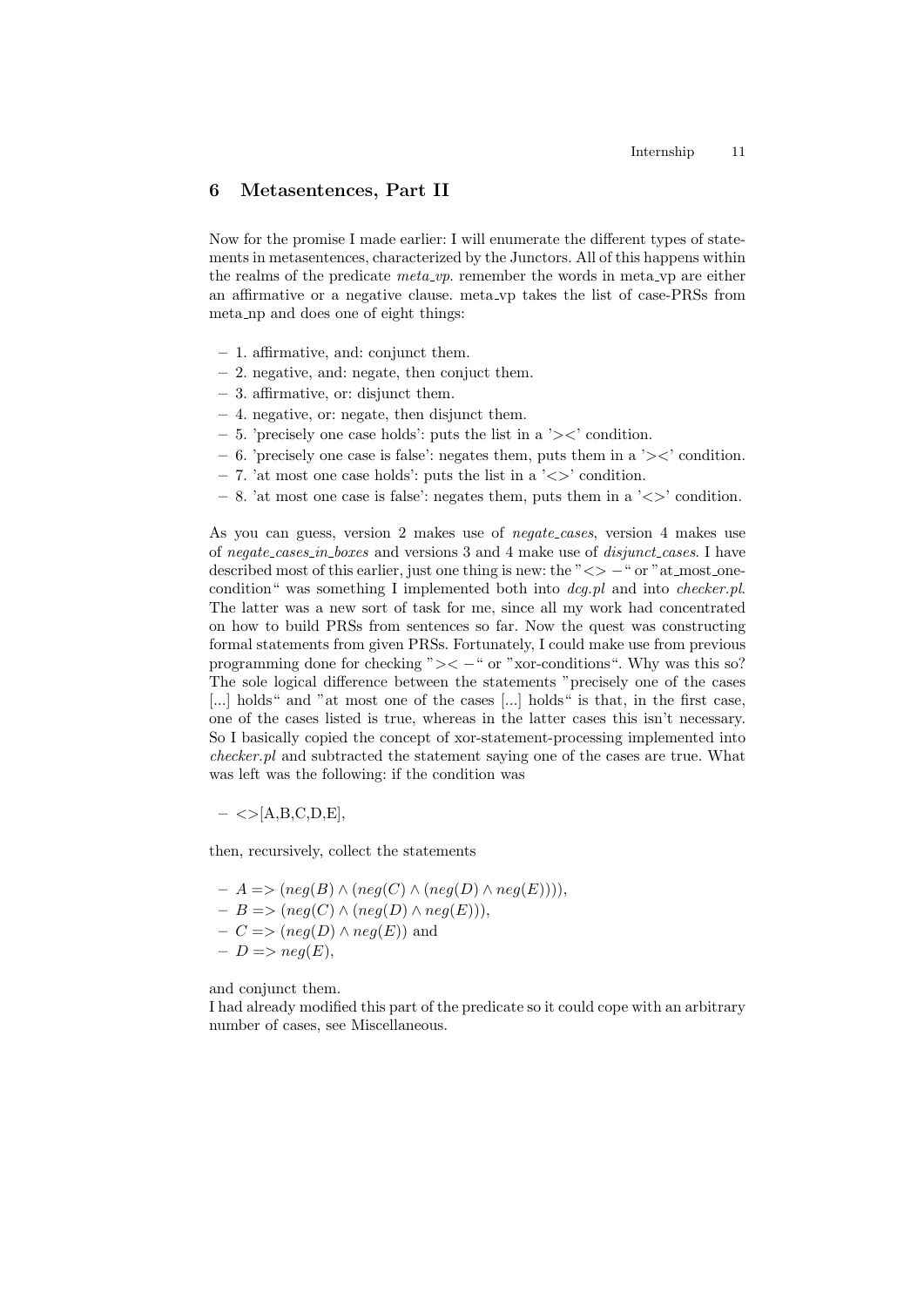# 7 Miscellaneous Work

Here are some minor tasks I did, that do not belong to any of the work areas mentioned:

- I transcribed the examples of Naproche-provable theorems so far into html, so online users can make use of them when working with the web interface. See ex-1.html through ex-3.html.
- $-$  Using the simple predicate rest-list, I changed the program codes of the existent predicates lemma and theorem from standard Prolog code to dcg code. This simplifies the code greatly.
- In *checker.pl*, I extended a part of the predicate *check\_conditions* that checked exclusive disjunctions, i.e. metasentences of the form "Precisely one of case 1, ... and case n are true". Previously, checker.pl was able to handle up to four cases. I modified the prdicate such that any number n of cases is possible.
- $-$  A minor problem in *premises.pl* was fixed by me; I modified the code concerning the implication condition, such that, in the implication  $PrsA \implies PrsB$ , the premises of PrsA plus the conditions of PrsA constitute the premises on which the conditions in PrsB are checked.
- During my internship, Marcos Cramer started the new module  $\text{dcq\_error}.$ that checks whether a given input has the right format, disregarding its semantics. To do this, he modified a version of  $deg.pl$  that was out-of-date shortly later. I continuously updated  $\text{deq}_i$ -error.pl, adding in the new functions that *dcg.pl* had received.
- Up to now, the module  $\deg$ -pl has grown considerably and become more difficult to read. To make the module's function comprehensible to a larger audience of computer linguists, Marcos Cramer decided it needed to be transcribed into an EBNF (Erweiterte Backus-Naur-Form) format. I studied EBNF notation and made a first version of this transcription (see Appendix).

# 8 Conclusion

I am glad that I decided to do this exact internship. Working in it was quite different from my ordinary studies. It cost effort and a lot of time, it was a very filigree matter to work on and certain tasks were somewhat frustrating. But it was an excellent experience in an area that was very new to me. After a couple of weeks I felt quite satisfied with my progress. I got the rewarding feeling that I was probably doing useful bits of work in the Naproche project. The lectures and workshops titled Formal Mathematics gave me glimpses of the outline and the aims of Naproche. Working fixed hours at a fixed place with the small and select Naproche team turned out to be delightful.

There hardly ever was a dull moment, or at least a lot less than if I had been programming anything on my own. I want to thank Marcos Cramer and Daniel Kühlwein for their help, their patience and, last but not, their good teaching.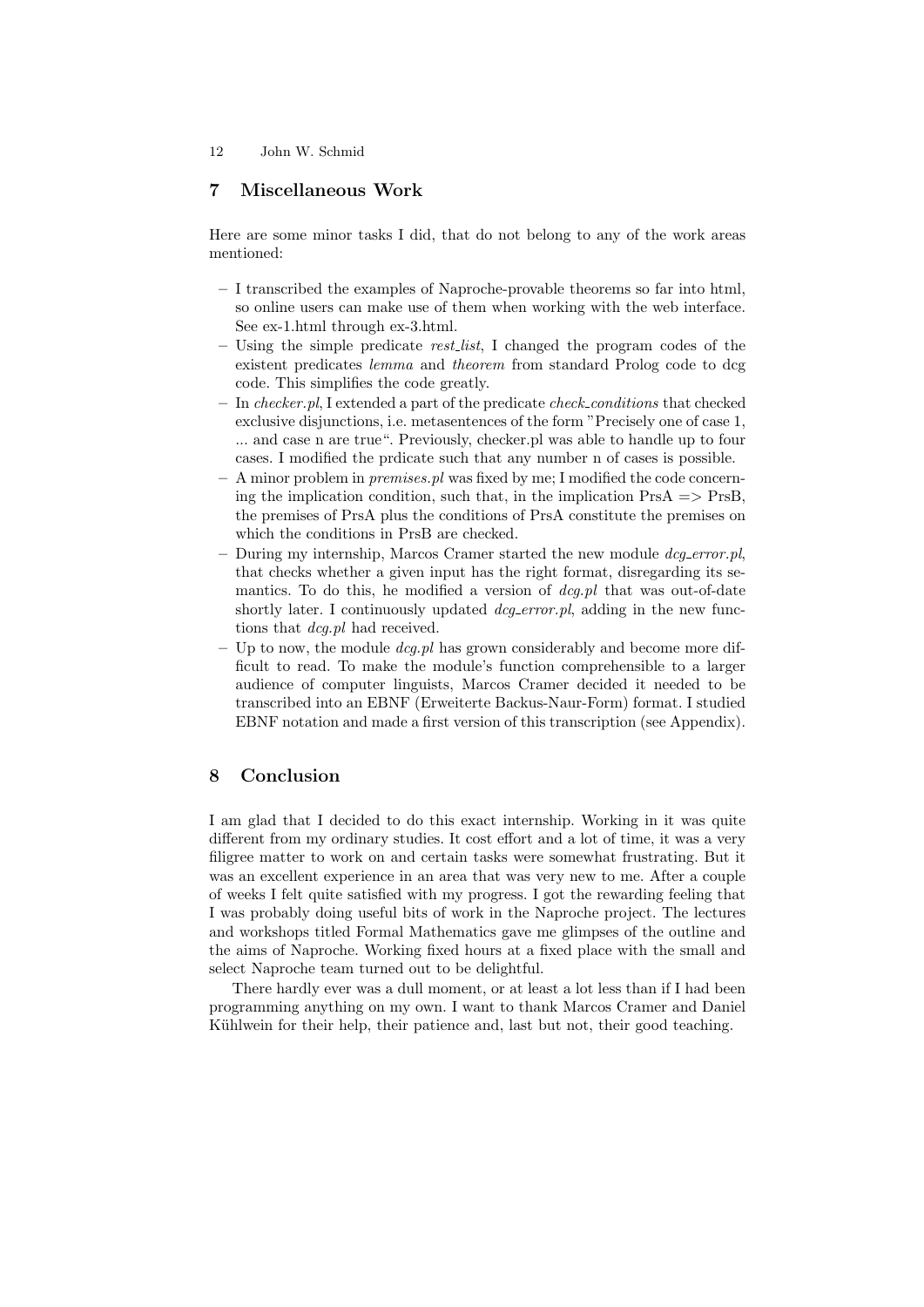## 9 Appendix

```
9.1 Excerpt from dcq, pl and dcq utils, pl: the predicate "meta vp"
     and its auxiliary predicates
%% meta_vp(+PRSList,?Junctor,?MetaPRS,+Mode)
%
% the words in meta_vp are either an affirmative
% or a negative clause.
%
% meta_vp takes the list of case-PRSs from meta_np and does
% one of eight things:
%
% 1. affirmative, and: conjunct them.
% 2. negative, and: negate, then conjuct them.
% 3. affirmative, or: disjunct them.
% 4. negative, or: negate, then disjunct them.
% 5. 'precisely one case holds': puts the list in a '><' condition.
% 6. 'precisely one case is false': negates them, puts them in a '><' condition.
% 7. 'at most one case holds': puts the list in a '\langle \rangle' condition.
% 8. 'at most one case is false': negates them, puts them in a '<>' condition.
%
% @param: PRSList is a list of case-PRSs
% @param: Junctor can be: and (-> 1), negated_and (-> 2), or (-> 3 or 4),
% xor_rest (\rightarrow 5 or 6), at_most_one_rest (\rightarrow 7 or 8).
% @param: MetaPRS enters with id and possibly rrefs and exits as a complete PRS.
%
% version 2 makes use of negate_cases/2,
% version 4 makes use of negate_cases_in_boxes/2,
% versions 3&4 make use of dcg_utils:disjunct_cases/2.
% 1. affirmative, and: conjunct PRSes.
meta_vp(PRSList,and,MetaPRS,mode~Mode) -->
correct(mode~Mode),
{
EntryPRS = conds~[]..drefs~[]..mrefs~[],
% merges the list of PRSes
meta_merge(EntryPRS,PRSList,ExitPRS),
!,
ExitPRS = conds~Conds..drefs~Drefs..mrefs~Mrefs..accafter~Acc,
MetaPRS = conds~Conds..drefs~Drefs..mrefs~Mrefs..accafter~Acc
}.
% 2. negative, and: negate, then conjuct them.
```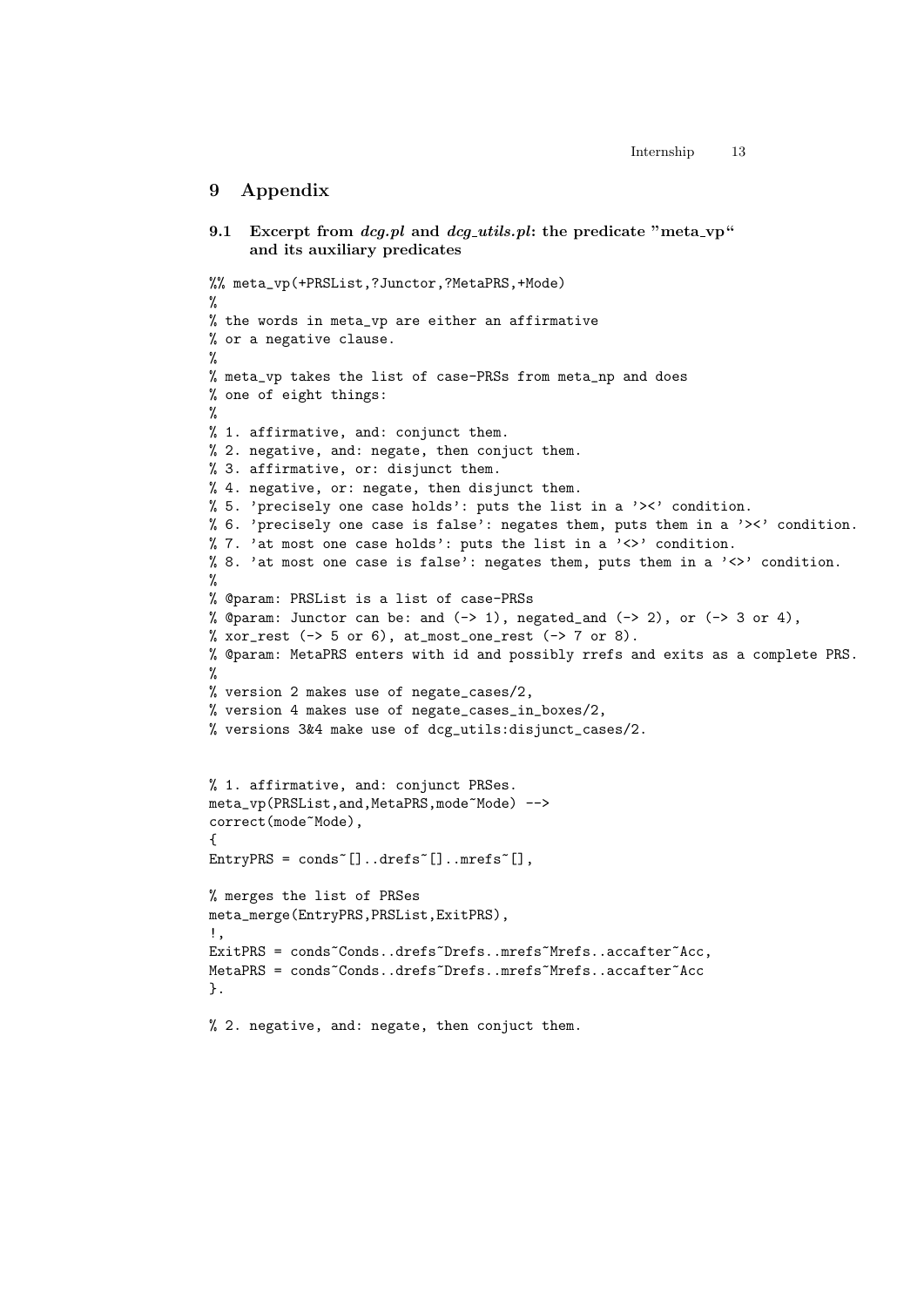```
14 John W. Schmid
meta_vp(PRSList,negated_and,MetaPRS,mode~Mode) -->
false(mode~Mode),
{
% the list of PRS must be reversed so that the corresponding
% conditions reappear in the correct order.
reverse(PRSList,NewList),
negate_cases(NewList,NegCondList),
% since negate_cases returns a list of conditions, no further
% conjunction is necessary.
MetaPRS = conds~NegCondList..rrefs~[]..drefs~[]..mrefs~[]
}.
% 3. affirmative, or: disjunct them.
meta_vp(PRSList,or,MetaPRS,mode~Mode) -->
correct(mode~Mode),
{
disjunct_cases(PRSList,MetaPRS)
}.
% 4. negative, or: negate, then disjunct them.
meta_vp(PRSList,or,MetaPRS,mode~Mode) -->
false(mode~Mode),
{
% disjunct_cases handles lists of PRSes. hence we need to use
% negate_cases_in_boxes and produce a PRS list.
negate_cases_in_boxes(PRSList,NegPRSList),
disjunct_cases(NegPRSList,MetaPRS)
}.
% 5. 'precisely one case holds': puts the list in a '><' condition.
meta_vp(PRSList,xor,MetaPRS,mode~Mode) -->
correct(mode~Mode),
{
% the ><[..] condition is a grane of syntactic sugar.
% ><[A,B,C] specifically means 'A xor B xor C'.
MetaPRS = conds~[><(PRSList)]..rrefs~[]..drefs~[]..mrefs~[]
}.
% 6. 'precisely one case is false': negates them, puts them in a '><' condition.
```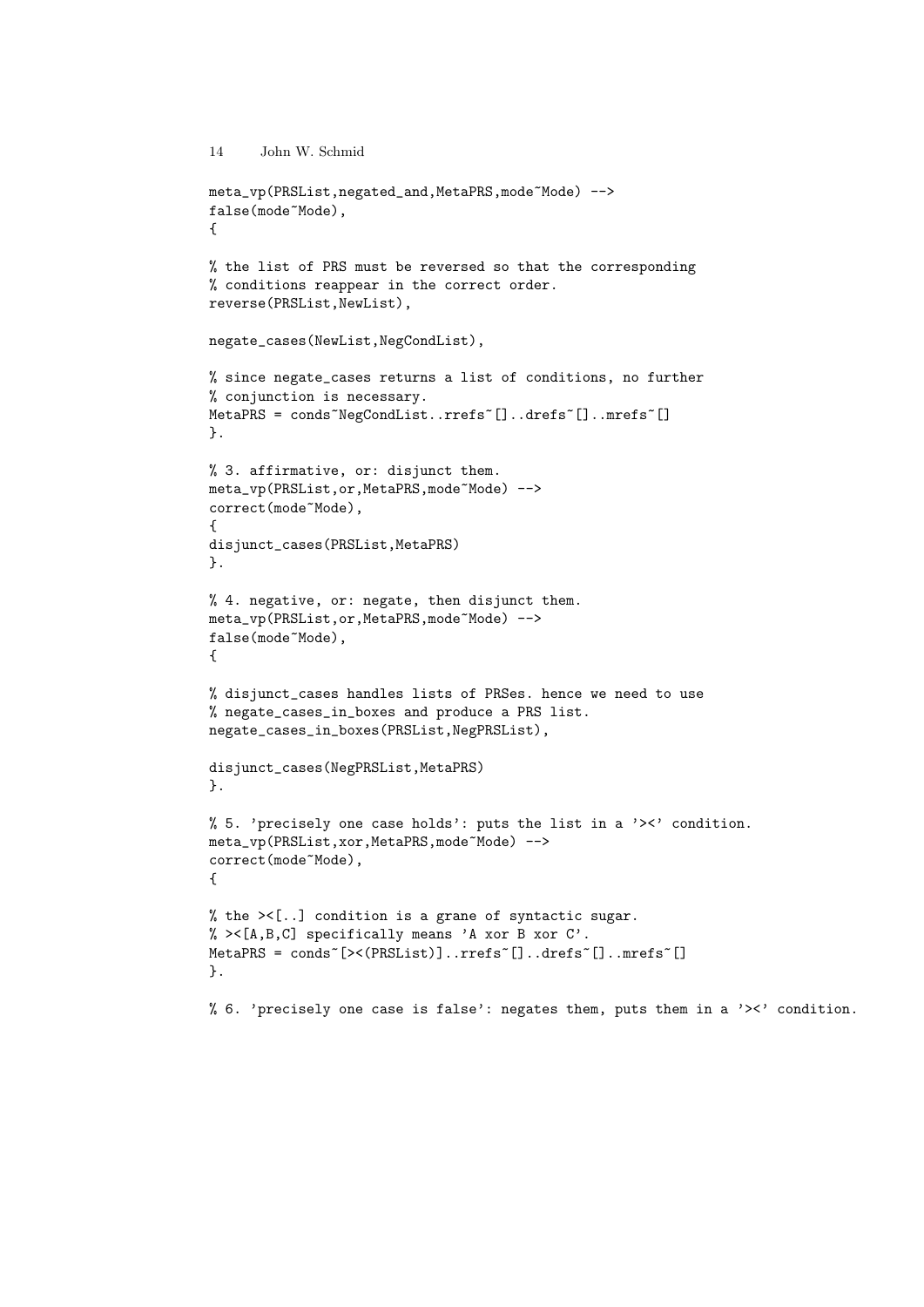```
meta_vp(PRSList,xor,MetaPRS,mode~Mode) -->
false(mode~Mode),
{
% ><[..] handles lists of PRSes. hence we need to use
% negate_cases_in_boxes and produce a PRS list.
negate_cases_in_boxes(PRSList,NegPRSList),
% the ><[..] condition is a grane of syntactic sugar.
% ><[A,B,C] specifically means 'A xor B xor C'.
MetaPRS = conds<sup>~</sup>[><(NegPRSList)]..rrefs<sup>~</sup>[]..drefs<sup>~</sup>[]..mrefs<sup>~</sup>[]
}.
% 7. 'at most one case holds': puts the list in a '\langle \rangle' condition.
meta_vp(PRSList,at_most_one,MetaPRS,mode~Mode) -->
correct(mode~Mode),
{
% the \langle \rangle[..] condition is a grane of syntactic sugar.
% <>[A,B,C] specifically means 'at most one of A,B and C holds', or
% 'the cases A, B and C exclude one another'.
MetaPRS = conds<sup>~</sup>[<>(PRSList)]..rrefs<sup>~</sup>[]..drefs<sup>~</sup>[]..mrefs<sup>~</sup>[]
}.
% 8. 'at most one case is false': negates them, puts them in a '<>' condition.
meta_vp(PRSList,at_most_one,MetaPRS,mode~Mode) -->
false(mode~Mode),
{
% <>[..] handles lists of PRSes. hence we need to use
% negate_cases_in_boxes and produce a PRS list.
negate_cases_in_boxes(PRSList,NegPRSList),
% the <>[..] condition is a grane of syntactic sugar.
% <>[A,B,C] specifically means 'at most one of A,B and C holds', or
% 'the cases A, B and C exclude one another'.
MetaPRS = conds<sup>~</sup>[<>(NegPRSList)]..rrefs<sup>~</sup>[]..drefs<sup>~</sup>[]..mrefs<sup>~</sup>[]
}.
% correct (+Mode)
%
% contains the affirmative np.
correct(mode~Mode) -->
```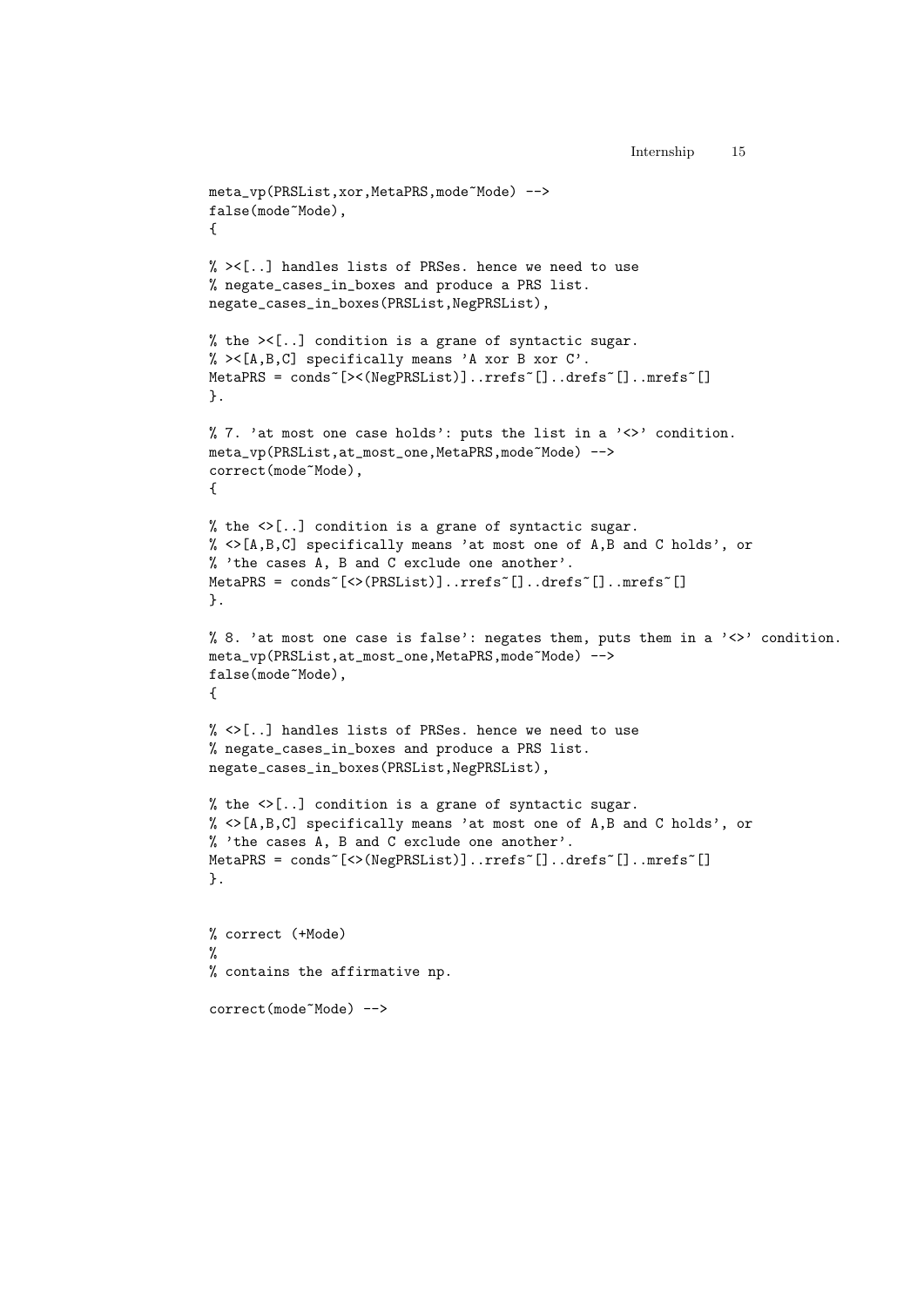```
verb(_,transitive~copula..mode~Mode),
[correct].
correct(mode~Mode) -->
verb(_,transitive~copula..mode~Mode),
[true].
correct(mode~finite) -->
[hold].
correct(mode~finite) -->
[holds].
% false (+Mode)
%
% contains the negative np.
false(mode~Mode) -->
verb(_,transitive~copula..mode~Mode),
[false].
false(mode~Mode) -->
verb(_,transitive~copula..mode~Mode),
[incorrect].
false(mode~finite) -->
[does, not, hold].
false(mode~finite) -->
[do,not,hold].
% meta_merge (?MergedPRSesSoFar,?PRSesToBeMerged,-ExitPRS)
\frac{9}{6}% uses prs_merge to merge all the PRSes in the List PRSesToBeMerged.
meta_merge(MergedPRSes,[],MergedPRSes).
meta_merge(EntrancePRS,[PRS|Tail],ExitPRS) :-
prs_merge(EntrancePRS,PRS,TempPRS),
meta_merge(TempPRS,Tail,ExitPRS).
```
% negate\_cases(+PRSList,-NegCondList)

16 John W. Schmid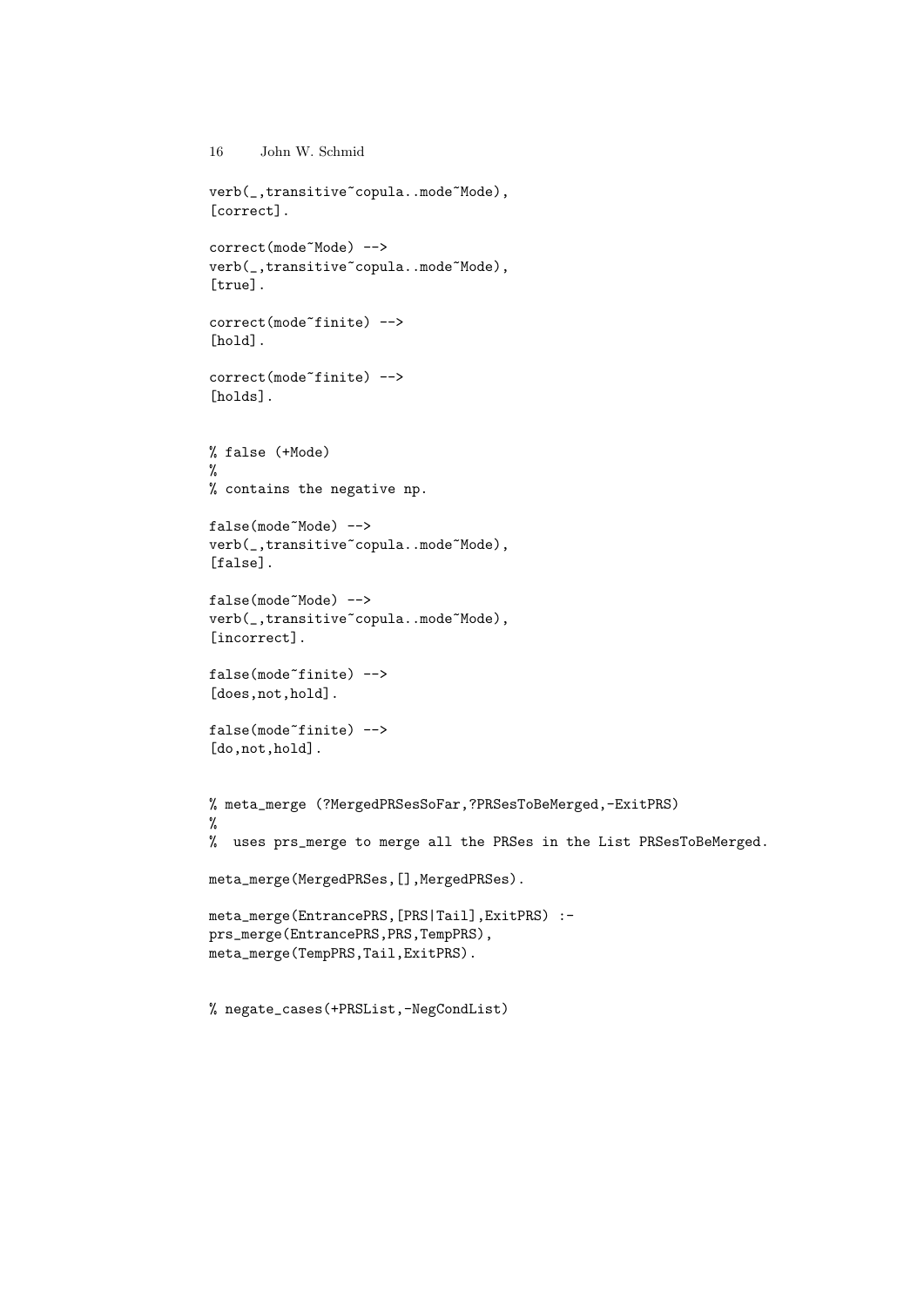```
Internship 17
```

```
%
% takes a list of PRSes and makes a list of their negations.
% this list consists of conditions!
negate_cases([],[]).
negate_cases([PRS|PRSList],[neg(PRS)|NegCondList]) :-
negate_cases(PRSList,NegCondList).
% negate_cases_in_boxes(+PRSList,-NegPRSList)
%
% takes a list of PRSes and makes a list of PRSes containing their negations.
negate_cases_in_boxes([],[]).
negate_cases_in_boxes([PRS|PRSList],[NegPRS|NegPRSList]) :-
PRS = id~case(Identifier,Id)..accbefore~AccBefore,
NegPRS = id~not_case(Identifier,Id)..conds~[neg(PRS)]..mrefs~[]..drefs~[]
  ..accbefore~AccBefore..accafter~AccBefore..rrefs~[],
negate_cases_in_boxes(PRSList,NegPRSList).
%% add_case_distinction(+CaseList,+In,-Out)
%
% Takes an ingoing PRS and a list of cases, disjuncts the cases and adds the
% resulting PRS to the original PRS's conditions.
%
% Effectively, at least one case on the list must hold.
add_case_distinction(CaseList,In,Out) :-
In = id~Id..accafter~Acc..conds~Conds..drefs~Drefs..mrefs~Mrefs..rrefs~Rrefs,
\texttt{CaseDistribution} = \texttt{id}^* \texttt{case\_distribution}(\texttt{Id}) \texttt{...} \texttt{acceptore}^* \texttt{Acc},disjunct_cases(CaseList,CaseDistinction),
Out = id~Id..conds~[CaseDistinction|Conds]..accbefore~Acc..accafter~Acc
  ..drefs~Drefs..mrefs~Mrefs..rrefs~Rrefs.
%% disjunct_cases(+PRSList,?BoxAbove)
%
% takes the PRS list and recursively connects PRSes through "or".
%
% BoxAbove enters with id, accbefore and possibly rrefs and exits as a complete PRS.
disjunct_cases([PRS1,PRS2],BoxAbove) :-
BoxAbove = conds~[PRS1 v PRS2]..drefs~[]..mrefs~[]..accbefore~AccBefore
  ..accafter~AccBefore.
```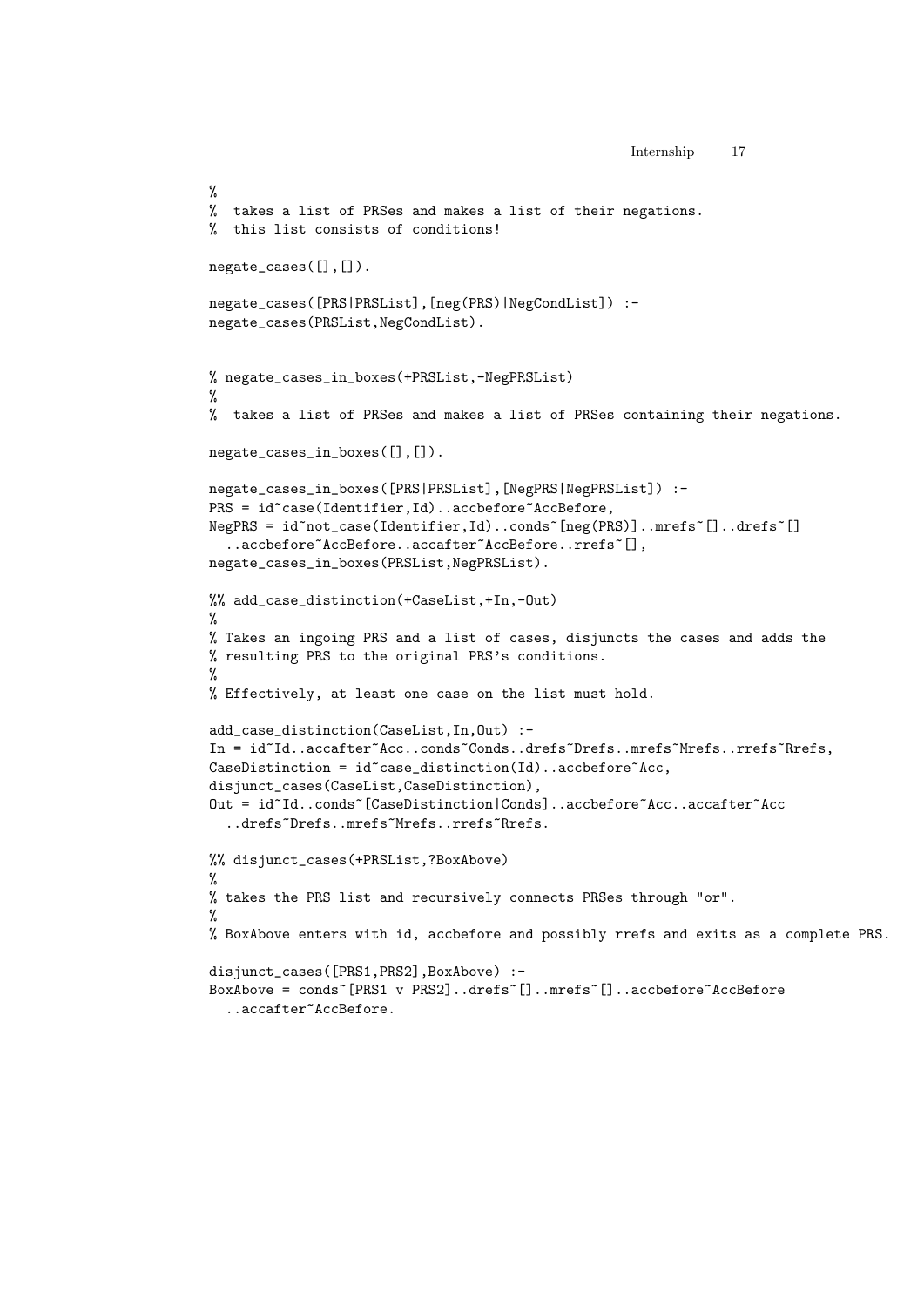```
disjunct_cases([PRS|PRSList],BoxAbove) :-
BoxAbove = id^TId..accbefore~AccBefore,
BoxToThe Right = id<sup>o</sup> or (Id)..accbefore~AccBefore,
disjunct_cases(PRSList,BoxToTheRight),
!,
BoxAbove = conds~[PRS v BoxToTheRight]..drefs~[]..mrefs~[]..accafter~AccBefore.
```
9.2 Excerpt from  $deg.pl$ : the predicate "text"

```
%% text(+In:PRS,-Out:PRS,?GULP)
\gamma% Text contains statements, definitions, assumptions, assumption closings, cases
% and case closings. A text can never be empty.
% Adds the content of the parsed text to the In:PRS
%
% @ param GULP type can assume the modi normal, all_ass_closed, theorem and in_case.
% @ param GULP empty can assume the modi no and possible.
text(In,Out,type~Type) -->
[sentence(Id,Content)],
{
statement(In,TmpOut,Id,Content,[]),
!
},
text(TmpOut,Out,type~Type..empty~possible).
text(In,Out,type~Type) -->
definition_text(In,TmpOut),
text(TmpOut,Out,type~Type..empty~possible).
text(In,Out,type~Type) -->
% This rule is for assumptions that don't get closed by a "thus".
% We could theoretically refrain from checking the absence of a closing "thus",
% as such a thus would make the text_tail fail. But this would produce a huge amount
% of extra progressing power, which would increase exponentially.
% Hence we check the absence of a closing "thus" using the auxiliary predicate
% no_assumption_closing. The reason why this predicate makes the program much more
% efficient, is because it doesn't do any work (like PRS construction) apart from
% checking the absence of a "thus" that closes this assumption.
{
\+ Type = all_ass_closed
},
```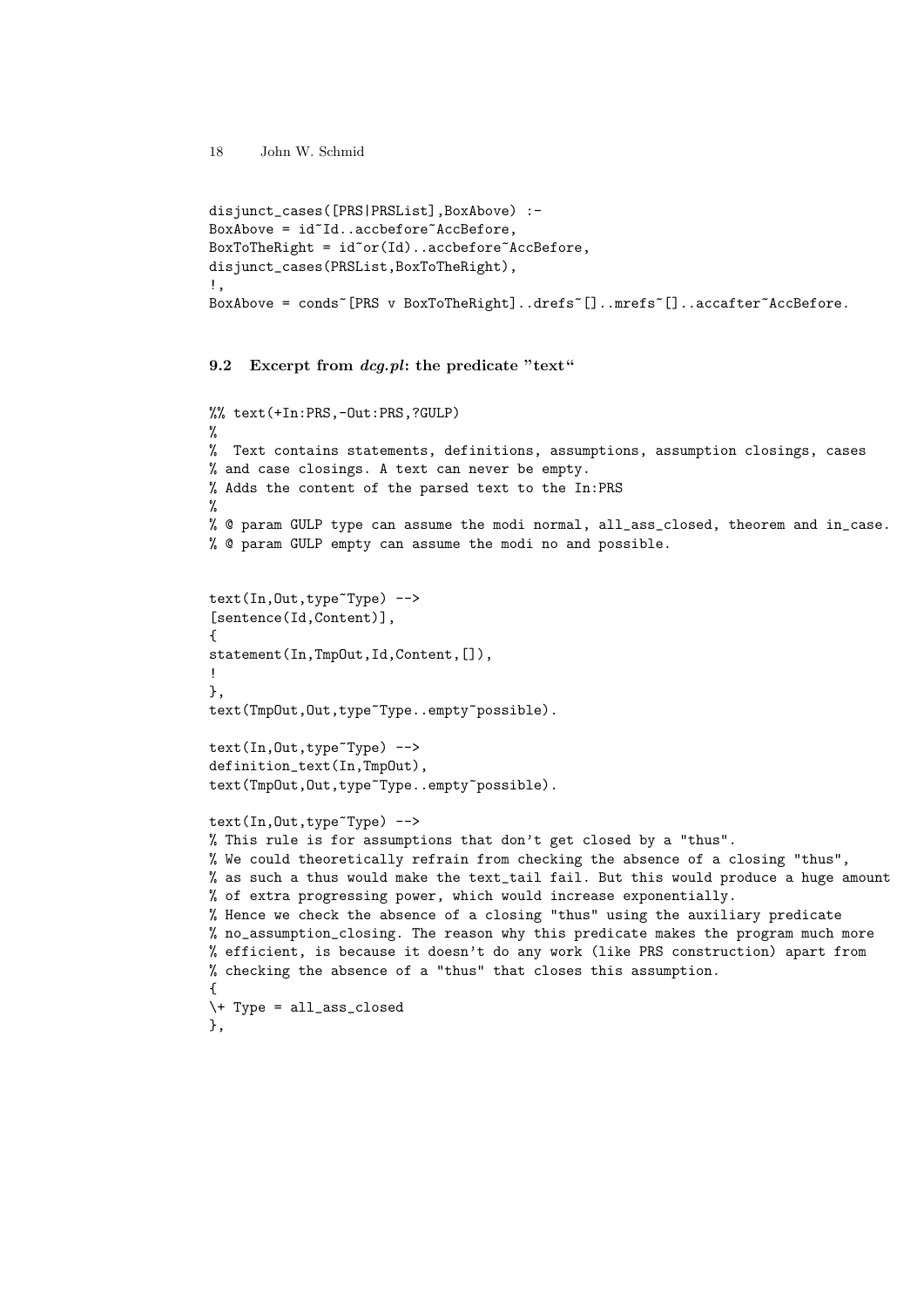Internship 19

```
[sentence(Id,Content)],
rest_list(List),
{
no_assumption_closing(List,[]),
In = \text{accafter} InAcc,
AssumptionPRS = id~Id..accbefore~InAcc..rrefs~[],
assumption(AssumptionPRS,Content,[]),
!,
AssumptionPRS = accafter~AssumptionAcc,
TmpConclusionPRS = id~conseq(Id)..accbefore~AssumptionAcc..accafter~AssumptionAcc
  ..mrefs~[]..rrefs~[]..drefs~[]..conds~[]
},
% In this case, the assumption does not get closed, therefore the complete remaining
% PRS construction proceeds in the RHS of the Assumption Condition.
text(TmpConclusionPRS,ConclusionPRS,type~Type..empty~possible),
{
In = id~InId..mrefs~Mrefs..drefs~Drefs..rrefs~Rrefs..conds~Conds..accbefore~Acc
  ..accafter~AccAfter,
Out = id~InId..mrefs~Mrefs..drefs~Drefs..rrefs~Rrefs
  ..conds~[AssumptionPRS ==> ConclusionPRS |Conds]..accbefore~Acc..accafter~AccAfter
}.
text(In,Out,type~Type) -->
% The closed assumption case. For unclosed assumptions, see the previous rule.
assumption_text(In,TmpOut),
text(TmpOut,Out,type~Type..empty~possible).
% during any text, we may introduce cases, close them with a closing statement,
% and continue with text.
text(In,Out,type~Type) -->
cases_text(In,TmpOut,type~Type),
text(TmpOut,Out,type~Type..empty~possible).
% at the end of a proof, however, if we aren't in a case distinction already, we may
% introduce cases and don't need to close them.
text(In,Out,type~Type) -->
{
\rightarrow Type = in_case
},
cases(In,TmpOut,[],CaseList,type~Type..subtype~beginning),
\mathcal{L}% this predicate adds a condition stating that (at least) one of the cases
% that have been introduced must hold.
add_case_distinction(CaseList,TmpOut,Out)
}.
```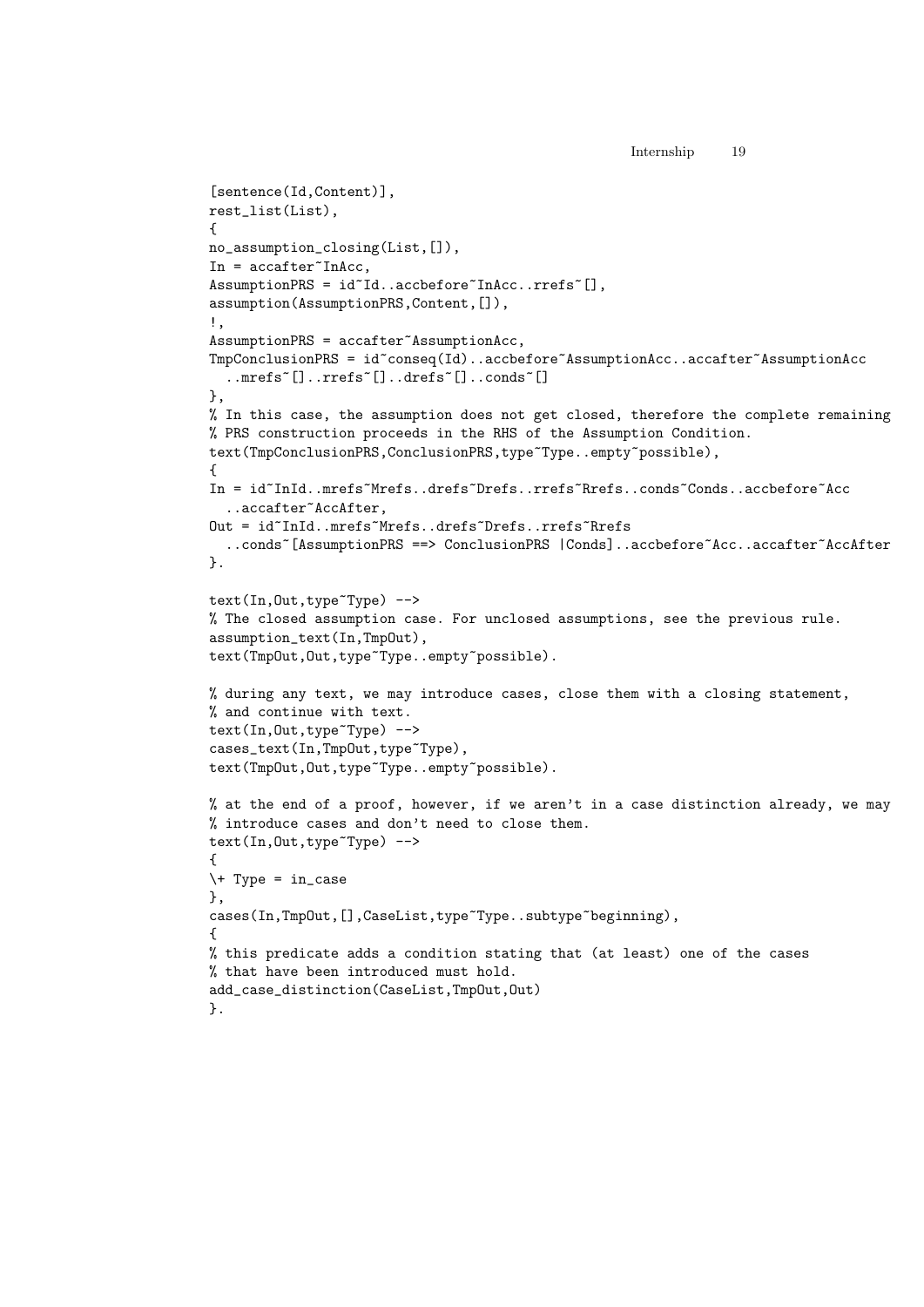```
text(In,Out,type~theorem) -->
lemma(In,TmpOut),
text(TmpOut,Out,type~theorem..empty~no).
```

```
text(In,In,empty~possible) --> [].
```
## 9.3 Excerpt from dcg.pl: the predicate "cases" with two auxiliary predicates

```
%% cases(+In,-Out,+CaseListIn,-CaseListOut,?GULP)
\gamma% a case contains the sentence "case n: Statement" and Text.
% Statement and Text are both transformed into PRSes.
% an implication condition Statement ==> Text is added to In, and
% Statement is added to CaseListIn.
%
% @param In & Out are PRSes,
% @param CaseListIn & CaseListOut are lists of PRSes.
% @param GULP: type enters from text or cases_text and is transferred
% to text or cases itself.
% if type is "in_case", new case distinctions must be announced.
% if type is "rest-list", announcements ("there are N cases") may
% not be made before the case.
%
% Case distinctions within case distinctions are possible, here
% "cases_text" is called by text.
cases(In,Out,CaseListIn,CaseListOut,type~Type..subtype~SubType) -->
case_introduction(type~Type..subtype~SubType),
[sentence(_,[case,Identifier])],
[sentence(CaseRestrId,Content)],
{
In = accafter~Accessibles,
CaseRestr = id~CaseRestrId..accbefore~Accessibles,
proposition_coord(CaseRestr,mode~finite,Content,[]),
!,
% Store Rref Identifier
getval(refids,Refs),
setval(refids,[ref(Content,case(Identifier))|Refs]),
\text{CaseRestr} = \text{accafter}^{\sim} \text{Acc},NewCase = id~text_case(Identifier)..accbefore~Acc..drefs~[]
```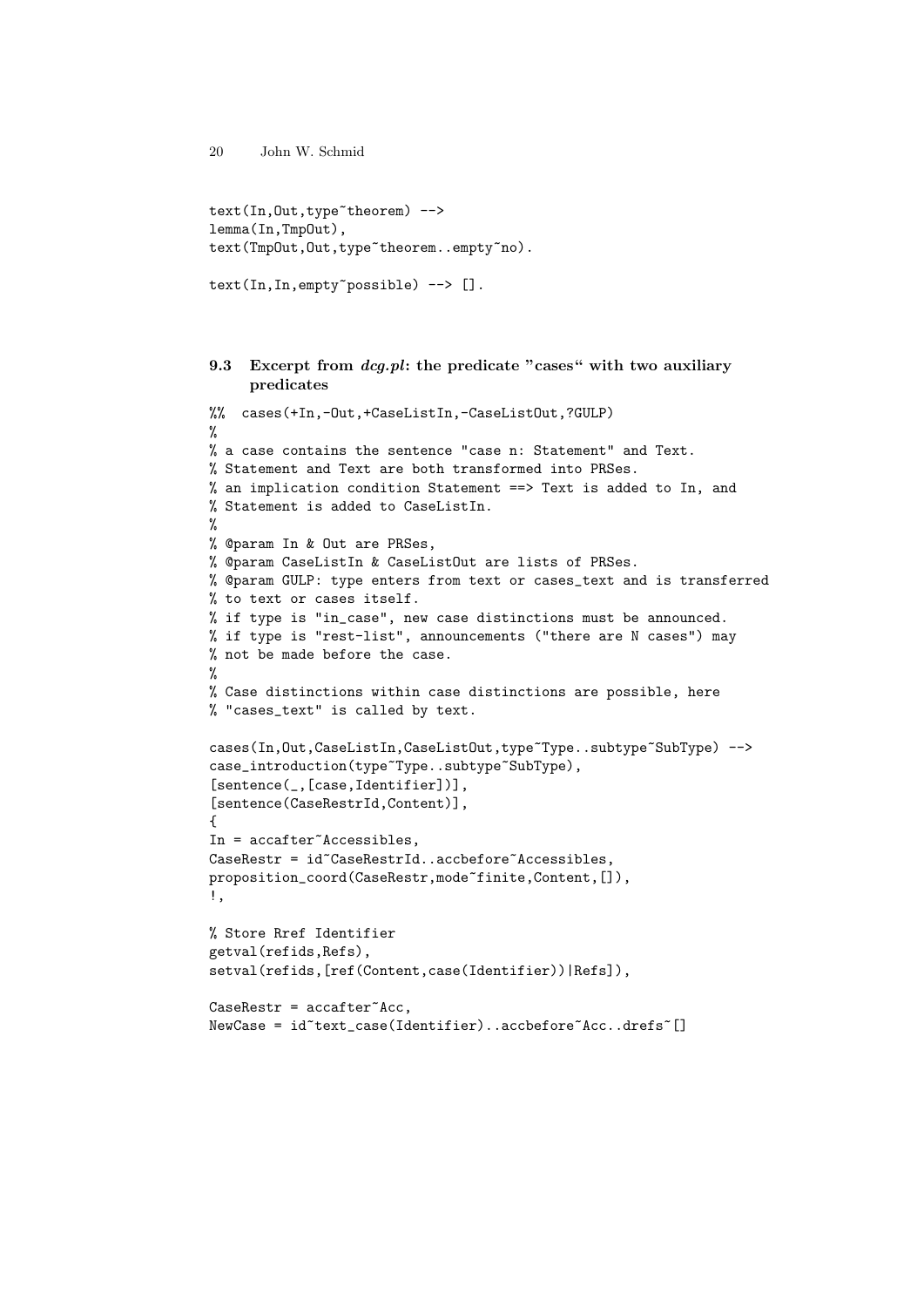```
Internship 21
```

```
..mrefs~[]..conds~[]..rrefs~[]..accafter~Acc
},
text(NewCase,CaseScope,type~in_case),
!,
{
In = conds~Conds..id~Id..dref~Drefs..mrefs~Mrefs..accbefore~AccBefore
  ..accafter~AccAfter,
TmpOut = conds~[CaseRestr ==> CaseScope|Conds]..id~Id..dref~Drefs
  ..mrefs~Mrefs..accbefore~AccBefore..accafter~AccAfter,
!
},
cases(TmpOut,Out,[CaseRestr|CaseListIn],CaseListOut,type~Type
  ..subtype~rest-list).
cases(In, In, CaseListIn, CaseListIn, subtype~rest-list) --> [].
% case_introduction contains either a sentence saying "there are N cases" (N>=2)
% or nothing. if type is 'in_case', this sentence is obligatory. on the other hand, if
% we're just presenting the second case, the sentence isn't permitted.
case_introduction(subtype~SubType) -->
\{ \ \langle + \ \text{SubType} = \text{rest-list} \ \},\[sentence(_,Content)],
{
trigger(type~statement,Content,[there,are,Number,cases]),
number(Number,[Number],[])
}.
case_introduction(type~Type) --> { \+ Type = in_case }, [].
% even within a case, if a subcase A has been introduced, subcase B
% must not be prefixed by an introductory sentence.
case_introduction(subtype~rest-list) --> [].
% case_closing starts with a case_closing_trigger
case_closing(PRS) --> trigger(type~statement), trigger(type~case_closing),
    proposition_coord(PRS,mode~finite).
9.4 The Naproche DCG and fo grammar.pl in EBNF notation
```

```
(*
```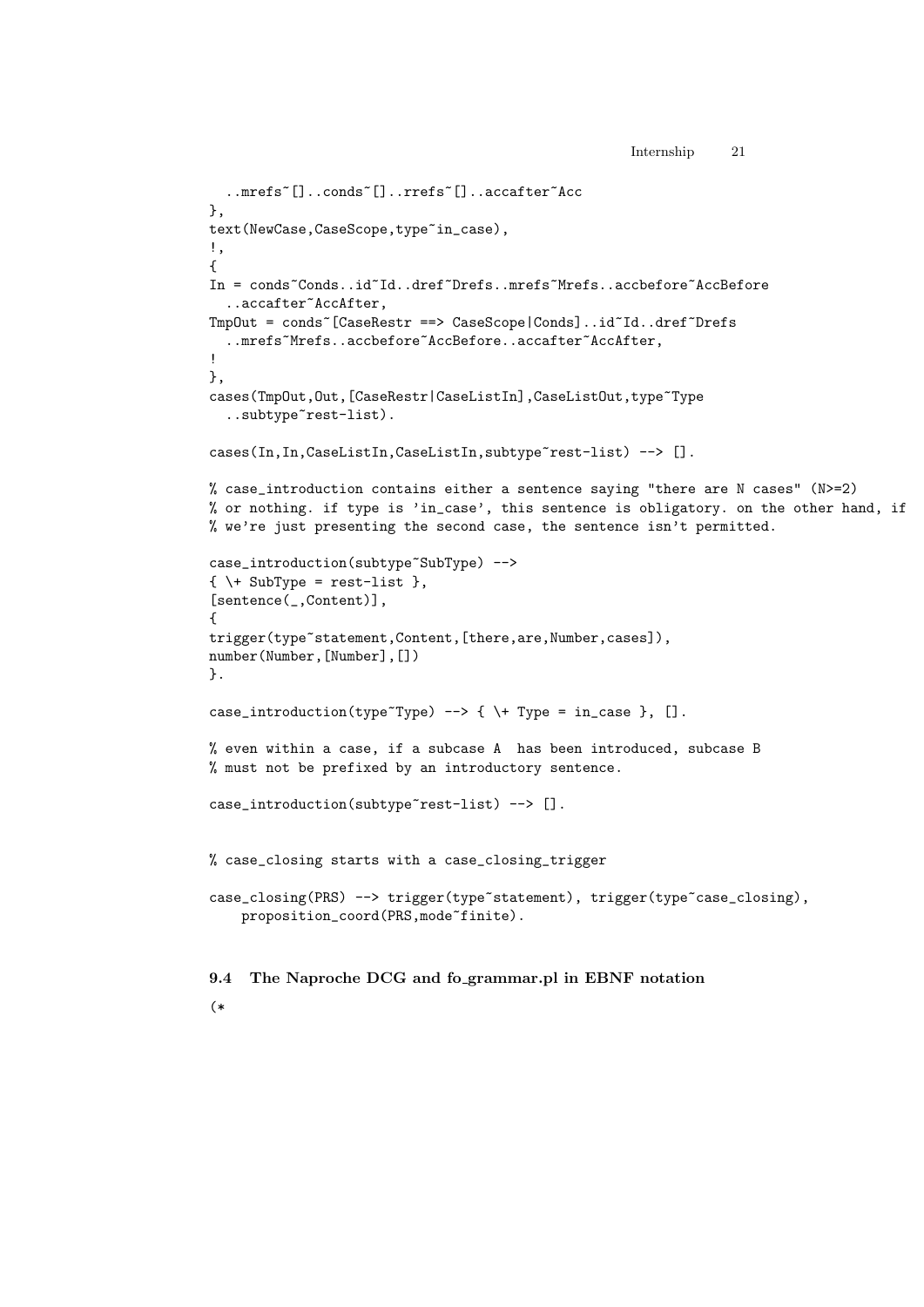```
22 John W. Schmid
dcg_simple.pl + dcg_lexicon.pl in EBNF-Schreibweise
*)
variable_list = {(math_variable | math_function_term), ","} | math_var_list;
such_that_clause = "such", "that", proposition_coord_finite;
composite_sentence = formula_trigger, math-formula | composite_sentence_finite |
  composite_sentence_infinitive | composite_sentence_to-infinitive;
composite_sentence_finite = sentence_finite | metasentence_finite | sentence_init,
  proposition_coord_that;
composite_sentence_infinitive = sentence_infinitive | metasentence_infinitive;
composite_sentence_to-infinitive = sentence_to-infinitive |
  metasentence_to-infinitive;
sentence_init = "it", "is", ("false" | ["not"], "the", "case");
sentence_finite = np, vp_finite;
sentence_infinitive = np, vp_infinitive;
sentence_to-infinitive = np, vp_to-infinitive;
np = math_formula | specifier, nbar;specifier = specifier_one | specifier_definite | specifier_indefinite |
  specifier_universal | specifier_negative;
nbar = {adjective}, ([noun], variablebar | noun);variablebar = math_variable, [such_that_clause];
math_formula = ???????;
(* verb phrases *)
vp_finite = copula_verb_finite , ["not"], (adjective | specifier_indefinite, nbar) |
  "does", "not", vbar_infinitive | vbar_finite;
vp_infinitive = copula_verb_infinitive , ["not"], (adjective |
  specifier_indefinite, nbar) | "does", "not", vbar_infinitive | vbar_finite;
vp_to-infinitive = copula_verb_to-infinitive , ["not"],
  (adjective | specifier_indefinite, nbar) | vbar_finite;
```
vbar\_finite = transitive\_verb\_finite, np | intransitive\_verb\_finite;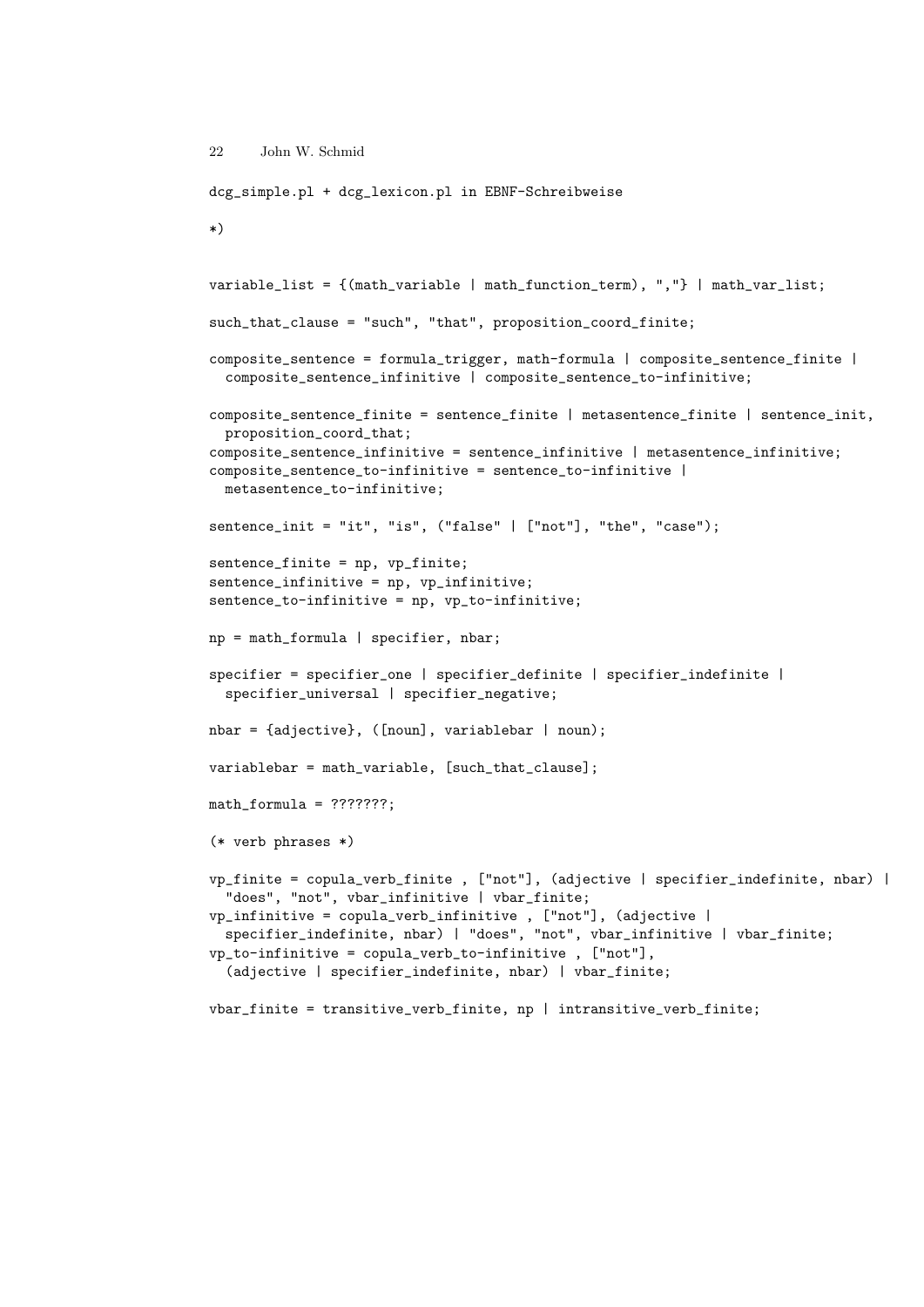```
Internship 23
vbar_infinitive = transitive_verb_infinitive, np | intransitive_verb_infinitive;
vbar_to-infinitive = transitive_verb_to-infinitive, np |
  intransitive_verb_to-infinitive;
(* words, triggers and lexicon *)
optional_comma = "," | ;
iff = "iff" | "if", "and", "only", "if";
implies = "implies", ["that"];
identifier = {symbol};
noun = "set" | "element" | "number" | "integer" | "class" | "ordinal";
pronoun = "it";
number = "two" | "three" | "four" | "five" | "six" | "seven" | "eight" | "nine" |
  "ten";
adjective = "empty" | "even" | "odd" | "prime" | "positive" | "transitive" |
  "square" | "rational" | "irrational";
transitive_verb_finite = "contains" | "divides";
transitive_verb_infinitive = "contain" | "divide";
transitive_verb_to-infinitive = "to", ("contain" | "divide");
intransitive_verb_finite = "succeeds";
intransitive_verb_infinitive = "succeed";
intransitive_verb_to-infinitive = "to", "succeed";
copula_verb_finite = "is" | "are";
copula_verb_infinitive = "be";
copula_verb_to-infinitive = "to", "be";
spectrier\_indefinite = "a" | "an" | "some";specifier_definite = "the";
specifier_one = "precisely", "one";
specifier_negative = "no";
specifier_universal = "every";
```
universal\_quantifier\_finite = "for", ("all" | "every");